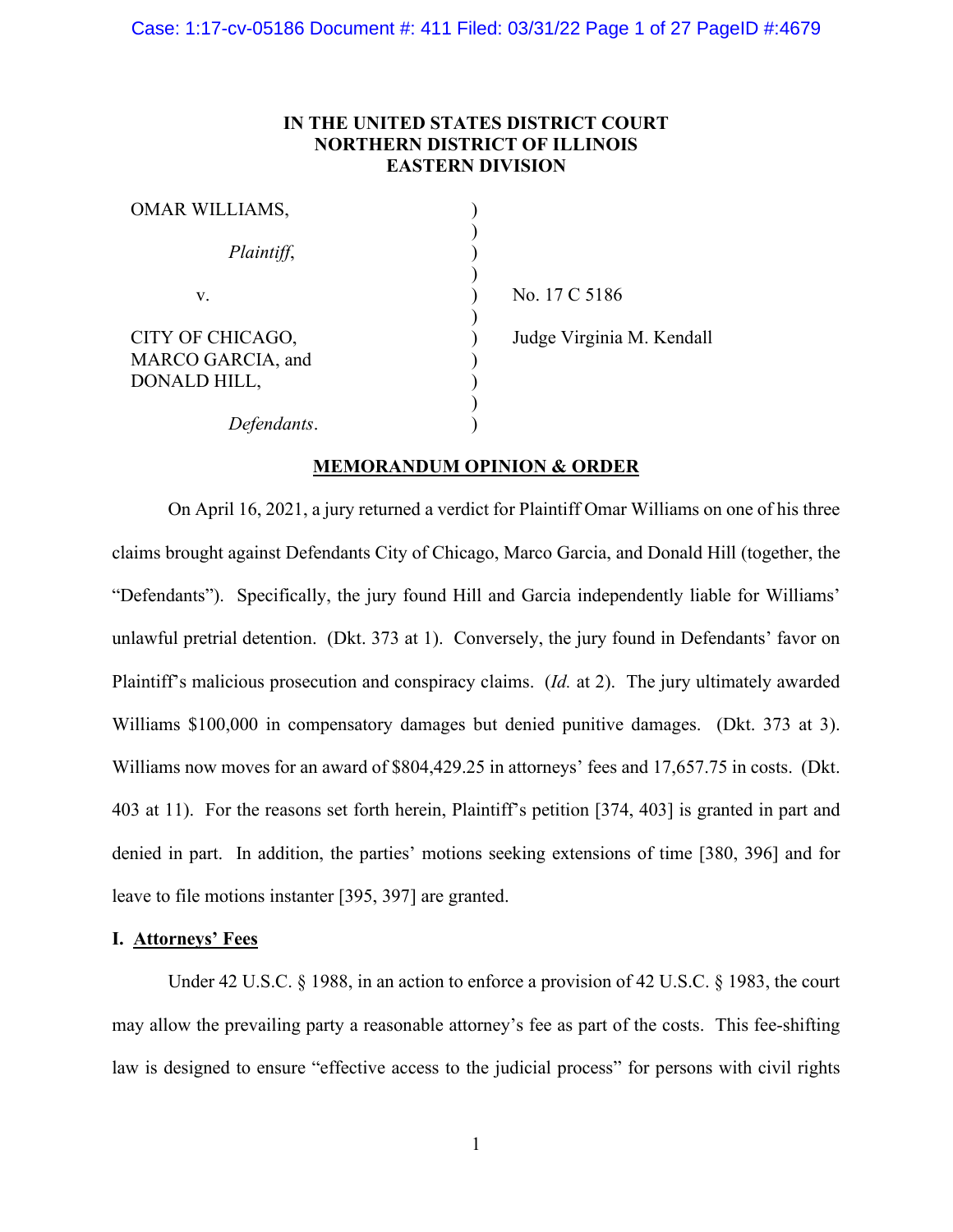#### Case: 1:17-cv-05186 Document #: 411 Filed: 03/31/22 Page 2 of 27 PageID #:4680

grievances. *Hensley v. Eckerhart*, 461 U.S. 424, 429 (1983). Plaintiffs are considered "prevailing parties" for attorney's fees purposes "if they succeed on any significant issue in litigation which achieves some of the benefit the parties sought in bringing suit." *Hensley*, 461 U.S. at 433.

In calculating a reasonable fees award, courts first calculate a "lodestar" amount by multiplying the attorneys' hours on the case by a reasonable hourly rate. *See Hensley*, 461 U.S. at 433; *Murphy v. Smith*, 864 F.3d 583, 586 (7th Cir. 2017); *Johnson v. GDF, Inc.*, 668 F.3d 927, 929–30 (7th Cir. 2012); *Pickett v. Sheridan Health Care*, 664 F.3d 632, 640–43 (7th Cir. 2011). After calculating the lodestar figure, the Court may then adjust the amount upward or downward depending on a variety of factors – such as the litigant's degree of success, the novelty and difficulty of the issues, and awards in similar cases. *Hensley*, 461 U.S. at 430 n.3, 434; *Estate of Enoch* ex rel. *Enoch v. Tienor*, 570 F.3d 821, 823 (7th Cir. 2009). Although only disputed matters are discussed in this opinion, the court has reviewed all of the materials submitted by the parties in reaching its conclusions.

#### **A. Calculating the Lodestar**

The lodestar is determined by calculating the number of hours reasonably expended and multiplying that number by a reasonable hourly rate for each moving attorney. *Hensley*, 461 U.S. at 433. "An award of the originally calculated lodestar is presumptively reasonable, and it is the City's burden to convince [the court] that a lower rate is required." *Robinson v. City of Harvey*, 489 F.3d 864, 872 (7th Cir. 2007) (citations omitted). Plaintiff's request is summarized as follows:

| <b>Individual</b>   | <b>Hours</b> | <b>Hourly Rate</b> | <b>Total</b> |
|---------------------|--------------|--------------------|--------------|
| Paul K. Vickrey     | 803.25       | \$525              | \$421,706.25 |
| Patrick F. Solon    | 234.3        | \$485              | \$113,635.50 |
| Gretchen L. Schmidt | 412.6        | \$250              | \$103,150.00 |
| Dylan M. Brown      | 676.5        | \$225              | \$152,212.50 |
| Nicholas Niro       | 109.80       | \$125              | \$13,725.00  |
| Total               | 2236.45      |                    | \$804,429.25 |

(Dkt. 403 at 2).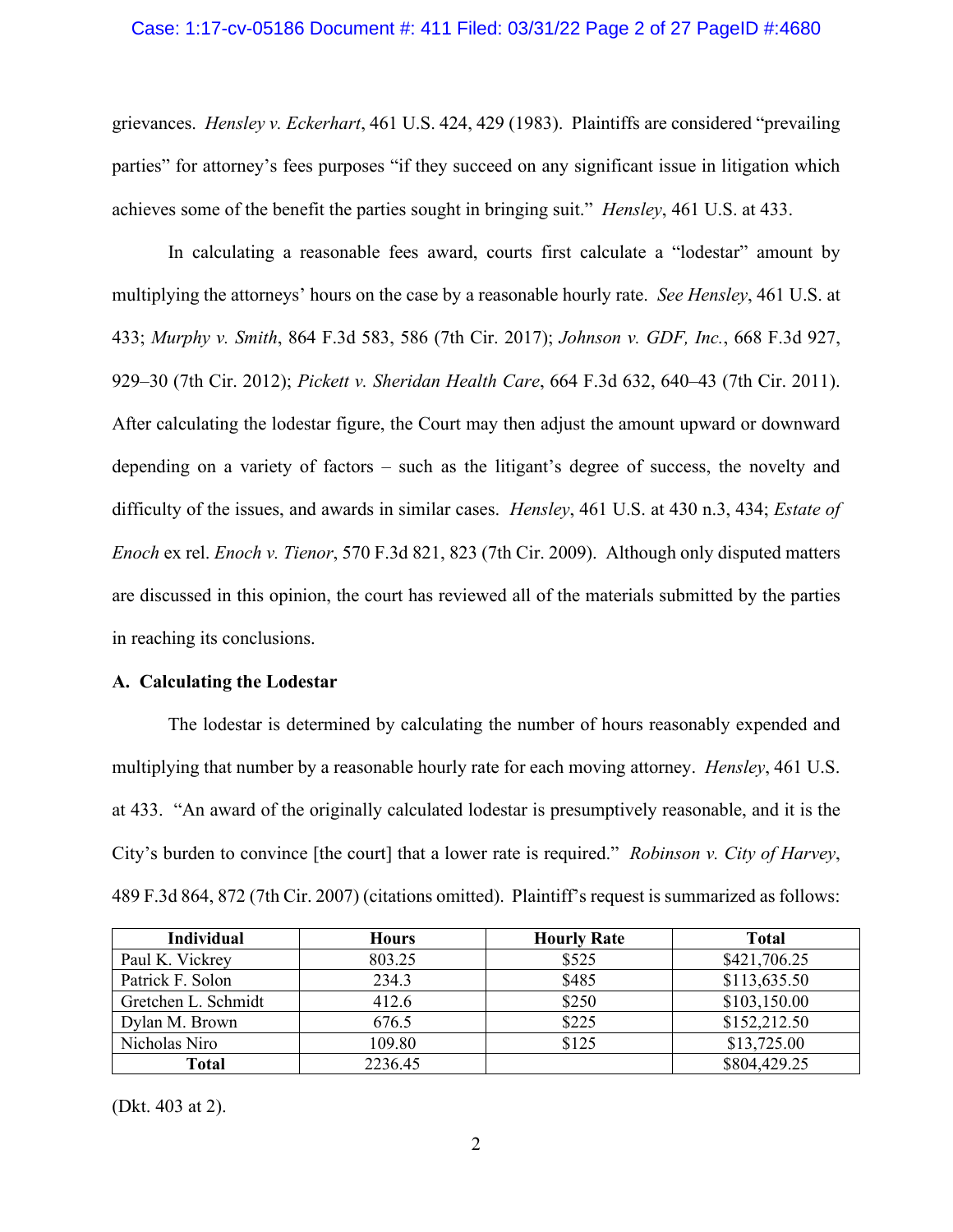#### **1. Hours Reasonably Expended**

What qualifies as a "reasonable" use of a lawyer's time "is a highly contextual and factspecific enterprise," and as such, the court has "wide latitude" in awarding attorney's fees. *Sottoriva v. Claps*, 617 F.3d 971, 975 (7th Cir. 2010) (citation omitted) (internal quotation marks omitted). The court considers whether hours are "excessive, redundant, or otherwise unnecessary" and may reduce the lodestar calculation, for example, for hours spent on unrelated and unsuccessful claims, hours attorneys would not bill to their clients, and hours for which the prevailing party has failed to provide adequate support. *Hensley*, 461 U.S. at 433–34.

### *i. Block Billing*

Defendants take issue with the attorneys' billing practice of "simply list[ing] various tasks completed in a single day, without any delineation of which task took what amount of time." (Dkt. 408 at 15 (further arguing that "a majority of the entries" are block billed); *see also* Dkt. 408-3 (presenting all of Plaintiff's attorneys' billed hours along with Defendant's objections)). Plaintiff represents that the fees petition includes over 1,250 time entries representing nearly five years of work – and that Defendants object to 238 of these entries as block billed, far short of the "majority" of the time entries. (Dkt. 410 at 6; *see also* Dkt. 408-3). "Although 'block billing' does not provide the best possible description of attorneys' fees, it is not a prohibited practice." *Farfaras v. Citizens Bank & Tr.*, 433 F.3d 558, 569 (7th Cir. 2006); *see also, e.g.*, *Brzowski v. Sigler*, No. 17-cv-9339, 2021 WL 4283206, at \*9 (N.D. Ill. Sept. 21, 2021); *Gibson v. City of Chi.*, 873 F. Supp. 2d 975, 986 (N.D. Ill. 2012). The Court is not also "obligated to conduct a line-by-line review of the bills to assess the charges for reasonableness." *Rexam Beverage Can Co. v. Bolger*, 620 F.3d 718, 738 (7th Cir. 2010). Defendants' objections are therefore overruled.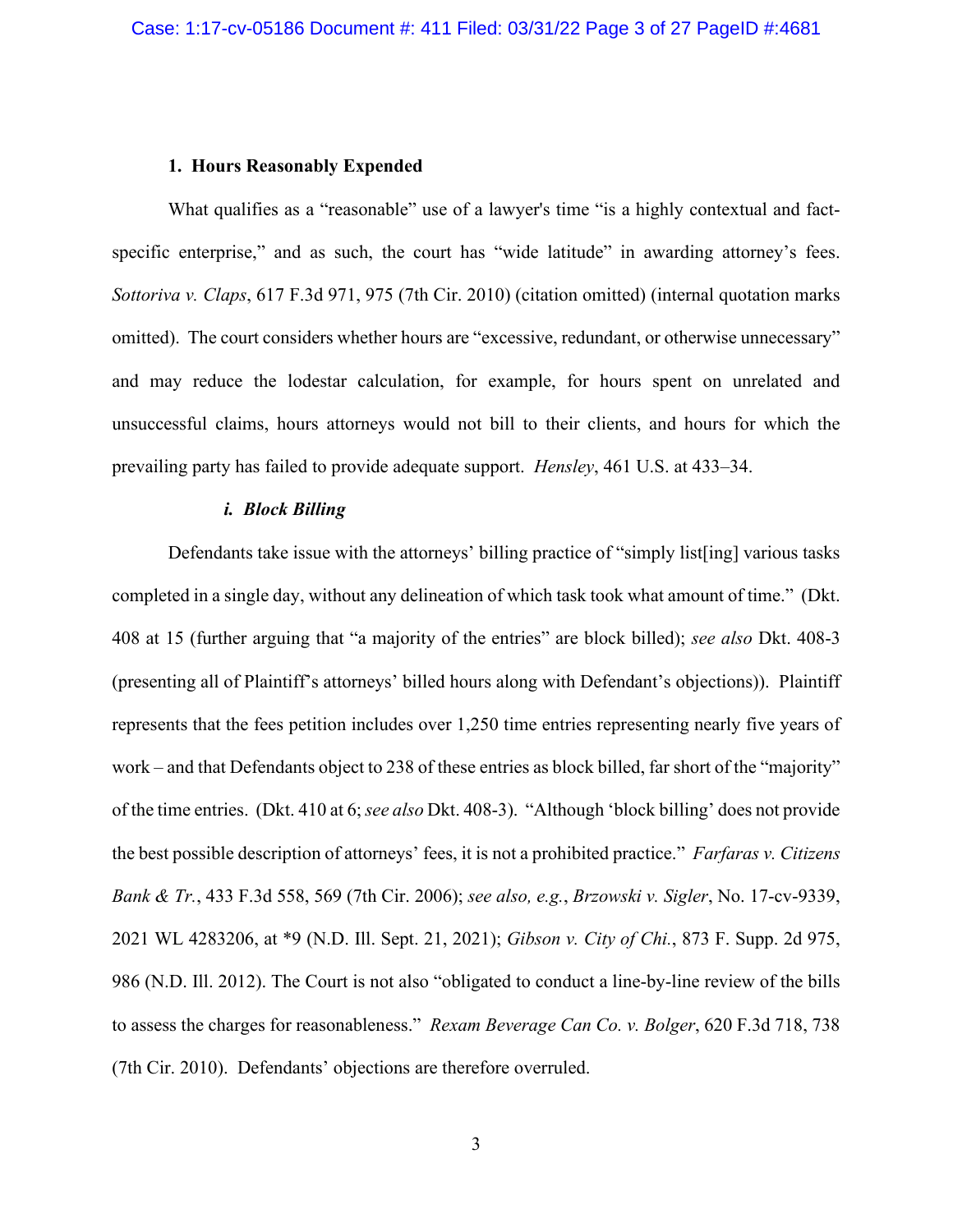### *ii. Clerical Tasks*

Defendants also assert that Williams has impermissibly billed for secretarial work. (Dkt. 408-1). "In calculating the number of hours reasonably expended on a case, courts should disallow time spent on what are essentially clerical or secretarial tasks." *E.g.*, *Missouri v. Jenkins*, 491 U.S. 274, 288 n.10 (1989) ("[P]urely clerical or secretarial tasks should not be billed at a paralegal rate, [much less an attorney rate] regardless of who performs them."); *Spegon v. Catholic Bishop of Chi.*, 175 F.3d 544, 553 (7th Cir. 1999) (concluding that "organizing file folders, document preparation, and copying documents" were clerical or secretarial tasks); *see also, e.g.*, *Cloutier v. GoJet Airlines, LLC*, No. 16-cv-1146, 2019 WL 5260756, at \*4 (N.D. Ill. Oct. 17, 2019); *Morjal v. City of Chi., Ill.*, No. 12-cv-185, 2013 WL 2368062, at \*2 (N.D. Ill. May 29, 2013). In determining whether an entry includes a clerical or secretarial task, the Court must consider whether the task was sufficiently complex enough to justify the use of non-clerical staff. *See People Who Care v. Rockford Bd. of Educ., Sch. Dist. No. 205*, 90 F.3d 1307, 1315 (7th Cir. 1996)

The Court agrees with Defendants that several of the challenged time entries involve secretarial tasks. The Court will also exclude entries for time spent "organizing files . . . or copying, formatting, processing, or preparing documents." *See, e.g.*, *Cloutier*, 2019 WL 5260756, at \*4; *Morjal v. City of Chi., Ill.*, 2013 WL 2368062, at \*2. The following entries will be excluded from the final award:

| Date      | <b>Individual</b> | <b>Description</b>                                                                                      | <b>Time Billed</b> |
|-----------|-------------------|---------------------------------------------------------------------------------------------------------|--------------------|
| 6/20/2018 | <b>Brown</b>      | Organizing files for production                                                                         | 0.8                |
| 7/27/2019 | Brown             | Organize defendants officer's discovery responses<br>outstanding and future requests; confer with team. |                    |
| 9/24/2018 | Brown             | Organize documents for our supplemental production;<br>confer with PKV re same                          | 23                 |
| 9/28/2018 | <b>Brown</b>      | Prepare and serve grand jury transcripts on opposing<br>Counsel                                         | 0.5                |
| 1/16/2019 | <b>Brown</b>      | Finalize and send D. Hill exhibits to court reporter.                                                   |                    |
| 9/16/2019 | <b>Brown</b>      | Review Judge Kendall's document regarding hyperlink<br>for summary judgment.                            |                    |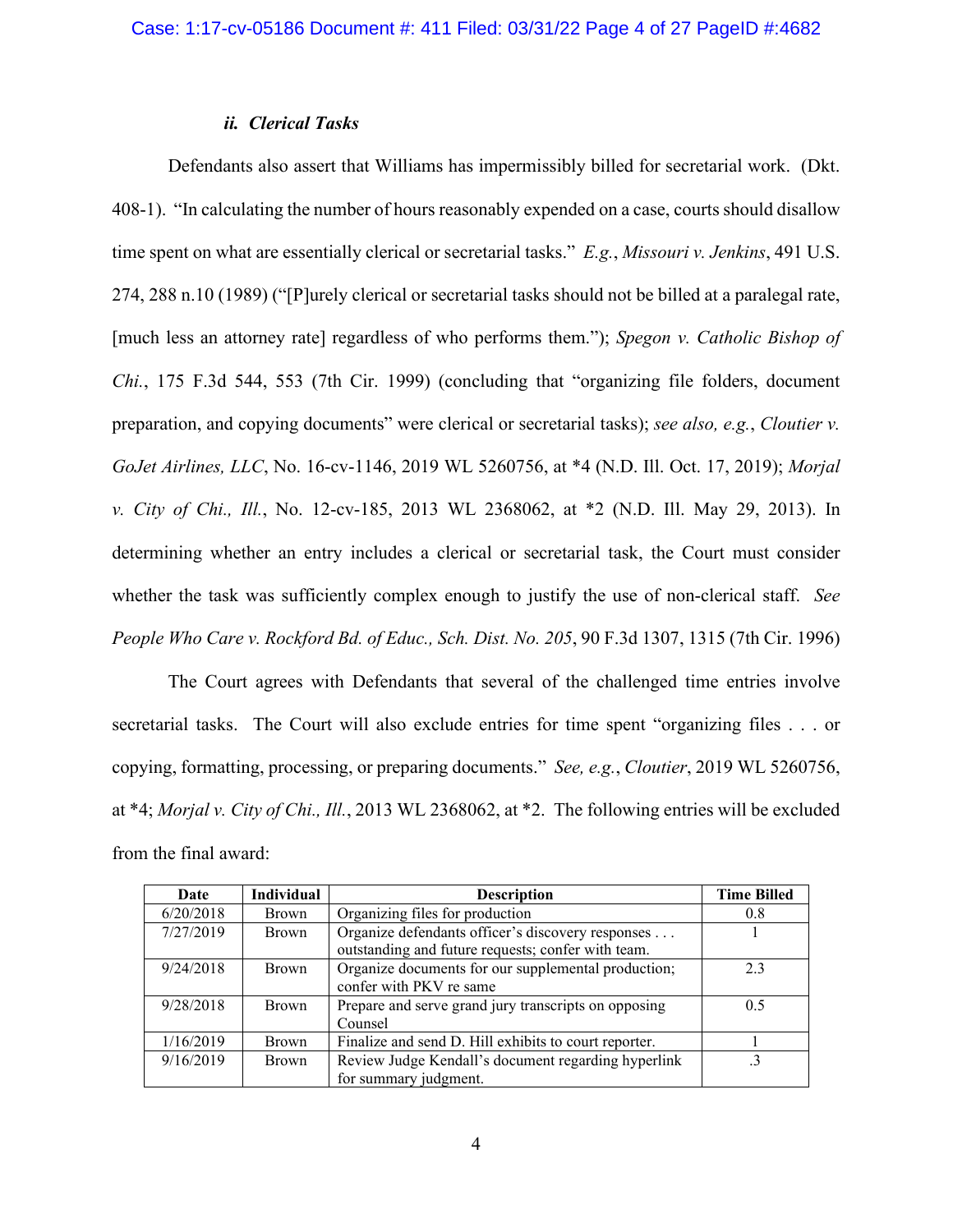# Case: 1:17-cv-05186 Document #: 411 Filed: 03/31/22 Page 5 of 27 PageID #:4683

| 9/19/2019 | <b>Brown</b> | Pull and organize exhibits for summary judgment<br>briefing.                                                                                                   | $\overline{3}$   |
|-----------|--------------|----------------------------------------------------------------------------------------------------------------------------------------------------------------|------------------|
| 9/27/2019 | Solon        | Troubleshooting filing issues on ECF of papers with<br>hyperlinks.                                                                                             | 0.4              |
| 10/1/2019 | <b>Brown</b> | Finalize courtesy copies of 56.3 documents for the Court                                                                                                       | 1                |
| 3/24/2021 | <b>Brown</b> | Continue organization of paper exhibits and video<br>exhibits<br>for trial                                                                                     | $\overline{1.2}$ |
| 4/1/2021  | Brown        | Confer with Lynn Kandziora and U.S. Marshall Steve<br>Linder re 285 form and service of trial subpoena                                                         | $\mathbf{1}$     |
| 4/1/2021  | Brown        | Update plaintiff's exhibits                                                                                                                                    | 3.5              |
| 4/1/2021  | Niro         | Preparing a list of Plaintiff's exhibits                                                                                                                       | 0.8              |
| 4/2/2021  | Niro         | Compiling Plaintiff's exhibits and creating Plaintiff's<br>exhibit binders to be used/referenced during trial;<br>preparing a list of exhibits                 | $\overline{5.2}$ |
| 4/2/2021  | Niro         | Updating defendant's exhibits submitted later due to<br>"technical glitches" as expressed by Defendant's counsel                                               | 1.4              |
| 4/2/2021  | Niro         | Preparing a list of Defendant's exhibits                                                                                                                       | 1.2              |
| 4/2/2021  | Niro         | Compiling Defendant's Exhibits and creating<br>Defendant's<br>Exhibits binders to be used/referenced during trial;<br>preparing a list of Defendant's exhibits | 4.6              |
| 4/3/2021  | Niro         | Updating additional exhibits submitted by Defendant's<br>counsel, to Defendant's exhibit binder.                                                               | 2.2              |
| 4/6/2021  | <b>Brown</b> | Finalize exhibits for opening statement and first witness                                                                                                      | 4                |
| 4/8/2021  | Niro         | Retrieving and delivering important documents to the<br>court                                                                                                  | 0.8              |
| 4/9/2021  | Solon        | Attending morning session of trial and assisting in<br>scheduling of witnesses including Deacy appearance<br>pursuant to subpoena.                             | 3                |
| 4/9/2021  | Niro         | Retrieving and delivering important documents to the<br>court                                                                                                  | 1                |
| 4/12/2021 | Niro         | Retrieving and delivering important documents to the<br>court                                                                                                  | 0.8              |
| 4/13/2021 | Niro         | Retrieving and delivering important documents to the<br>court                                                                                                  | 0.6              |
| 4/14/2021 | Niro         | Retrieving and delivering important documents to the<br>court                                                                                                  | 0.6              |
| 4/15/2021 | Niro         | Retrieving and delivering important documents to the<br>court                                                                                                  | 0.6              |

Accordingly, Brown's billable hours will be reduced by 19.6; Niro's by 19.8; and Solon's by 3.4.

# *iii. Vague Entries*

Defendants next argue that approximately seventy of the time entries are "so vague that the nature of the work cannot be determined." (Dkt. 408 at 19). They specifically highlight 17.25 hours that Brown billed to "updat[ing] discovery responses" and question whether this work "involved legal, paraprofessional or clerical work." (*Id.*). Other entries challenged as vague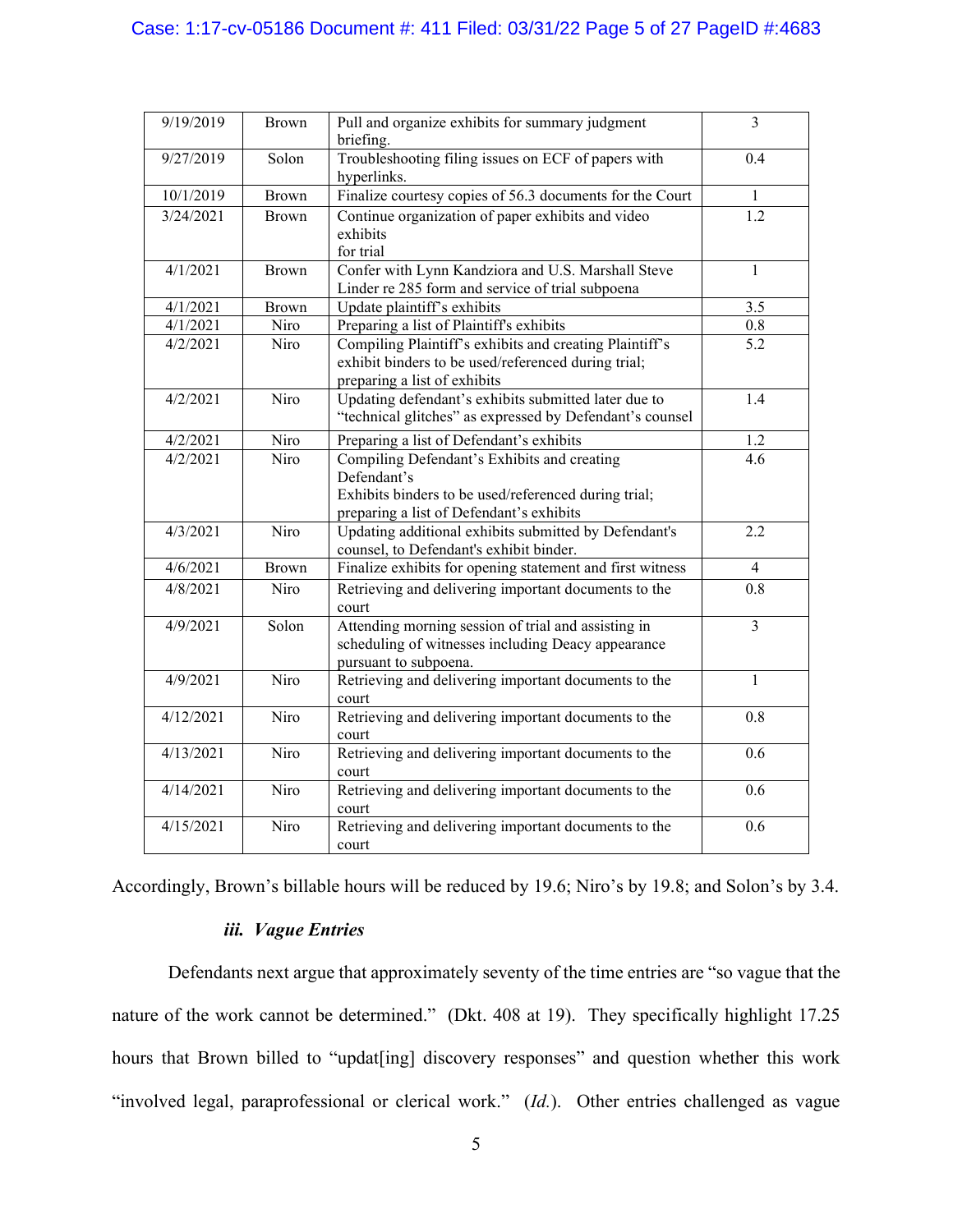#### Case: 1:17-cv-05186 Document #: 411 Filed: 03/31/22 Page 6 of 27 PageID #:4684

include descriptions such as "[p]repare first amended complaint draft," (Dkt. 408-3 at 12), "[u]pdate draft discovery responses," (*id.* at 14), and "[w]orking on motion and reply," (*id.* at 28). Another entry challenged as vague was Schmidt's time spent "[p]reparing for trial." (*Id.* at 62). Although such entries do not articulate the *specific* legal tasks being performed, the Court ultimately finds these entries to be sufficiently linked to work of a legal nature. The challenges entries will not be excluded.

#### *iv. Excessive Entries*

Finally, Defendants challenge certain time entries as "patently excessive" because Plaintiff's attorneys billed in quarter-hour increments. (Dkt. 408 at 19). Defendants concede that there is no per se rule regarding proper billing increments. (*Id.* (citing *Schulten v. Astrue*, No. 08 cv-1181, 2010 WL 2135474, at \*5 (N.D. Ill. May 28, 2010))). *See also, e.g.*, *Garcia v. R.J.B. Props., Inc.*, 756 F. Supp. 2d 911, 918 (N.D. Ill. 2010) ("[A] number of district judges within this circuit have considered the matter and, in the main, have found 'nothing inherently objectionable' about the practice [of billing in quarter-hour increments]."). In addition, Defendants have refused to provide their own time entries for the Court's review, (*see* Dkt. 403 at 3; Dkt. 410 at 8), which could have aided in the determination of whether Plaintiff's attorneys spent an unreasonable amount of time preparing their case. *See also, e.g.*, *Delgado v. Mak*, No. 06-cv-3757, 2009 WL 211862, at \*7 (N.D. Ill. Jan. 29, 2009) ("[I]f Defendants had been able to demonstrate that they performed similar tasks with similar results in substantially less time, the Court may well have reduced or eliminated certain entries from the lodestar."); *O'Sullivan v. City of Chi.*, 484 F. Supp. 2d 829, 837 (N.D. Ill. 2007) (rejecting claim challenged time entries were excessive where Defendant City of Chicago "offered no objective standard, no 'reasonable number of hours to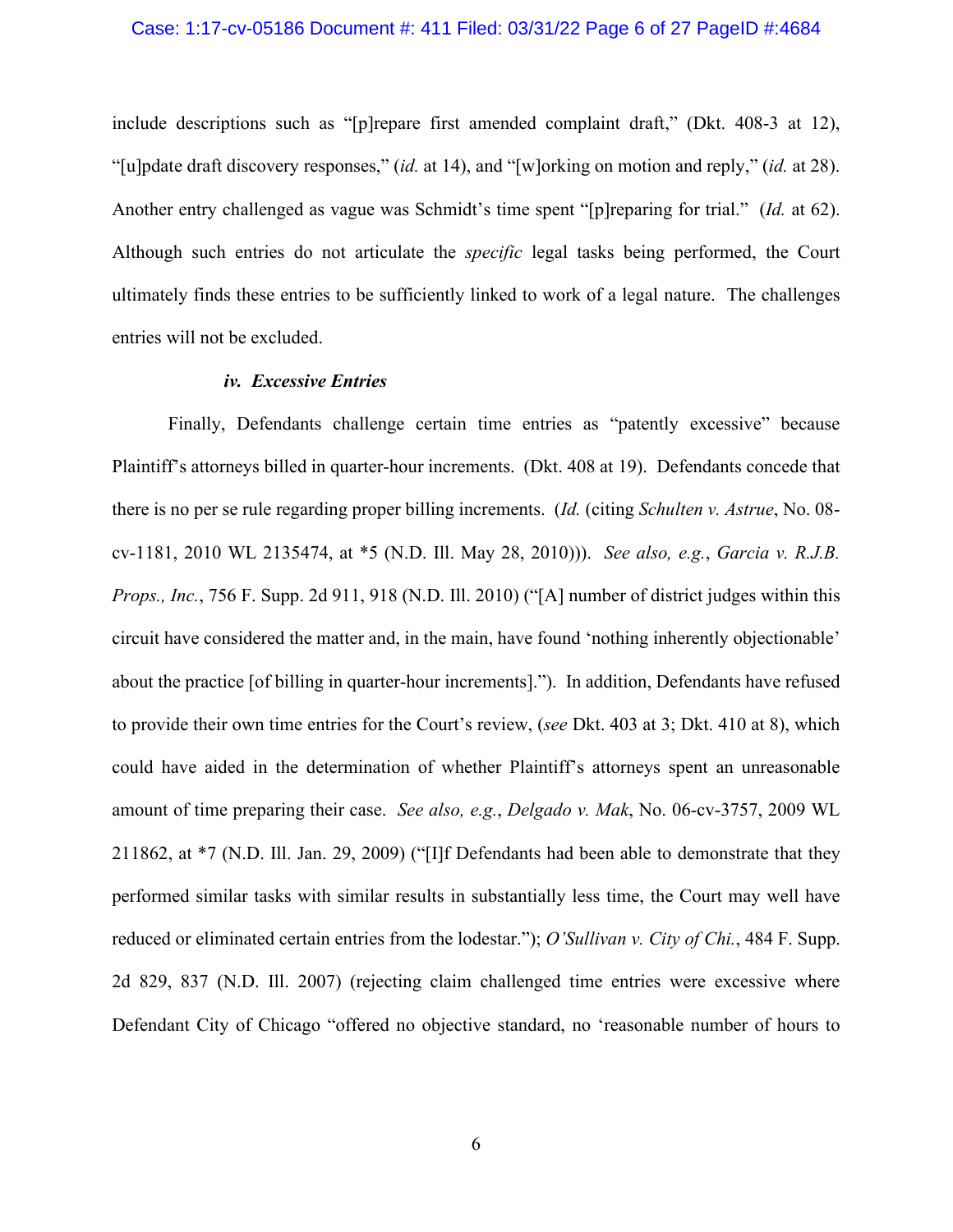#### Case: 1:17-cv-05186 Document #: 411 Filed: 03/31/22 Page 7 of 27 PageID #:4685

spend on a given activity, with which to compare" to Plaintiff's fee request). The Court will thus include the challenged entries in the lodestar.

# **2. Reasonable Hourly Rates**

To determine the appropriate hourly rate for attorneys' fees under § 1988, the Court considers "the prevailing market rates in the relevant community." *Blum v. Stenson*, 465 U.S. 886, 895 (1984). A key reference point for ascertaining the market rate is the "amount charged by attorneys of comparable skill, experience, and reputation for similar work." *Gautreaux v. Chi. Hous. Auth.*, 491 F.3d 649, 659 (7th Cir. 2007); *McNabola v. Chi. Trans. Auth.*, 10 F.3d 501, 519 (7th Cir. 1993) (explaining that the market rate can be determined by the "rate that lawyers of similar ability and experience in the community normally charge their paying clients for the type of work in question"). To be considered similar enough to be a reference point, the work cannot be "radically different." *E.g.*, *Duran v. Town of Cicero*, No. 01-cv-6858, 2012 WL 1279903, at \*16 (N.D. Ill. Apr. 16, 2012) (finding that an attorney's previous work in finance, cross-border transactions, private investment company matters, and merger and acquisitions "radically different" from § 1983 litigation). Third-party affidavits attesting to the billing rates of comparable attorneys are instructive in this inquiry, *Pickett*, 664 F.3d at 640 (7th Cir. 2011), although an attorney's own "self-serving affidavit attesting to a market rate" is unlikely to suffice on its own, *e.g.*, *Edwards v. Rogowski*, No. 06-cv-3110, 2009 WL 742871, at \*4 (N.D. Ill. Mar. 18, 2009). The Court may refuse to credit affidavits deemed overly general or which do not specifically address fees in like cases. *Nichols v. Ill. Dep't of Transp.*, 4 F.4th 437, 442 (7th Cir. 2021).

# *i. Attorney Vickrey*

Williams seeks an hourly rate of \$525 per hour for Vickrey's services. (Dkt. 403 at 3). Vickrey has 41 years of litigation experience, and he has focused his practice on intellectual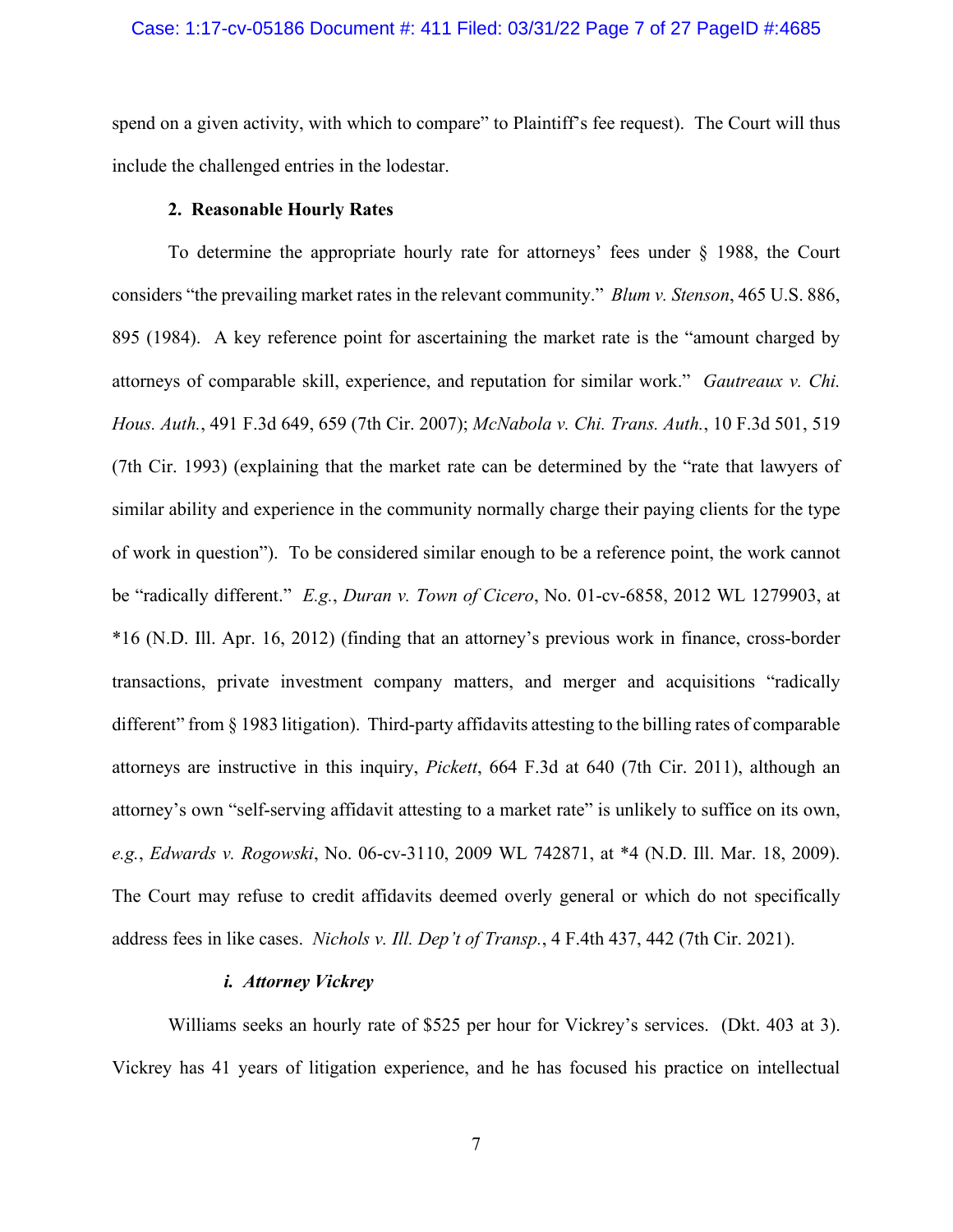#### Case: 1:17-cv-05186 Document #: 411 Filed: 03/31/22 Page 8 of 27 PageID #:4686

property and business torts. (*Id.*). Vickrey's declaration and supporting documentation show that he has some experience handling civil rights matters. (*Id.* at 1–3 (citing more than ten civil rightsrelated cases that Vickrey has litigated); *see also* Dkt. 403-4; Dkt. 403-5; Dkt. 403-6). Vickrey has filed four civil rights actions since 2017, though the current matter is the first that proceeded to trial. (Dkt. 408 at 10).

Plaintiff provides two third-party affidavits in support of Vickrey's proposed rate. Attorney Kenneth Flaxman, who supplied one such affidavit in support of the \$525 rate, has litigated over 700 civil rights cases throughout the past 48 years. (Dkt. 403-11 at 5). Flaxman has also argued five cases before the United States Supreme Court, and has served as lead or cocounsel in "many class actions and individual civil rights cases." (*Id.*). Flaxman's billing rates have ranged from \$575 per hour in 2006 to \$750 per hour in the present day. (Id. at 4). Attorney H. Candace Gorman also submitted an affidavit in support if Vickrey's proposed fee. (Dkt. 403- 10). Gorman was admitted to the Illinois Bar in 1983. (*Id.* at 1). Her practice is focused on public interest and civil rights litigation and she has been a solo practitioner for her entire career. (*Id.* at 1). In 2017, more than thirty years into her career as a public interest lawyer, Gorman was awarded \$500 per hour in a civil rights case – a lower hourly fee than what Vickrey now seeks. (*Id.* at 3).

Rates charged in similar cases are also instructive here. In *Johansen v. Wexford Health Sources*, No. 15-cv-2376, 2021 WL 1103349 (N.D. Ill. Mar. 23, 2021), the lead attorney requested a rate of \$600 per hour. *Id.* at \*4. The attorney more than thirty years of litigation experience and had appeared in over 200 cases – "all but one was classified as involving 'civil rights' claims." *Id.*  The court considered these factors together with three supporting affidavits, among other things, and ultimately awarded a rate of \$475 per hour. *Id.* at \*5. In another case, an attorney with 29 years of experience, but only *some* background in civil rights litigation, was awarded \$310 per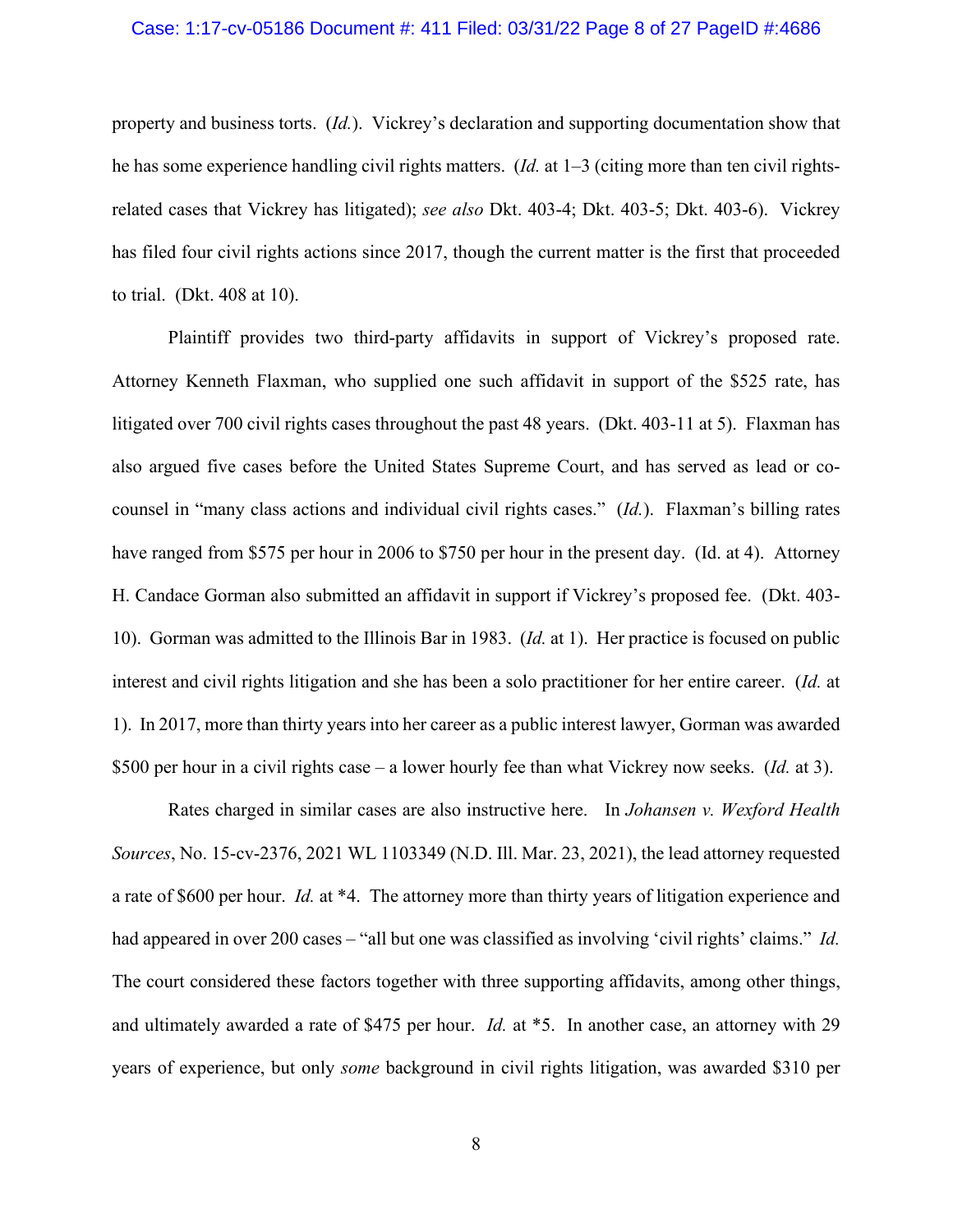#### Case: 1:17-cv-05186 Document #: 411 Filed: 03/31/22 Page 9 of 27 PageID #:4687

hour when he requested \$350 per hour. *Obrycka v. City of Chi.*, No. 07-cv-2372, 2013 WL 1749803, at \*3 (N.D. Ill. Apr. 23, 2013). Where an attorney had 39 years of relevant civil rights experience, a higher rate of \$465 per hour was deemed appropriate. *Nelson v. Lis*, No. 09-cv-883, 2017 WL 1151055, at \*4 (N.D. Ill. Mar. 28, 2017). In that same case, the court awarded \$375 per hour to an attorney with "significant experience in other areas of law," but was not as developed in the area of civil rights litigation. *Id.*

Defendants suggest that an appropriate hourly rate for Vickrey is \$320 per hour. (Dkt. 408 at 13). This is based on (1) Vickrey's "lengthy and accomplished legal career" in commercial and intellectual property litigation, (2) his relative inexperience in the police misconduct litigation, and (3) fees set by other courts in this jurisdiction. (*Id.* at 9–13).

Having review Vickrey's experience and credentials, as well as recent case law in this Circuit, the Court finds that an hourly rate of \$425 is appropriate for Vickrey. This hourly fee appropriately reflects Vickrey's substantial litigation practice in the commercial and IP sectors and persuasive case law where the Court limited fee awards for attorneys with greater experience in civil rights litigation.

#### *ii. Attorney Solon*

Plaintiff seeks an hourly rate of \$485 for Solon. (Dkt. 403 at 4). Solon was admitted to practice in Illinois in 1991, and the focus of his practice today is business tort and intellectual property litigation. (*Id.* (further noting Solon's prior billing rate in those areas of law at \$500 per hour)). Solon drafted briefs at the dispositive stages of this litigation as well as motions *in limine*. (*Id.*). In addition, the Vickrey Declaration explains that Solon assisted Vickrey in developing opening and closing jury addresses and strategized witness examinations. (Dkt. 403-3 at 4–5). The Flaxman Declaration encourages the Court to adopt Solon's proposed fee of \$485 per hour,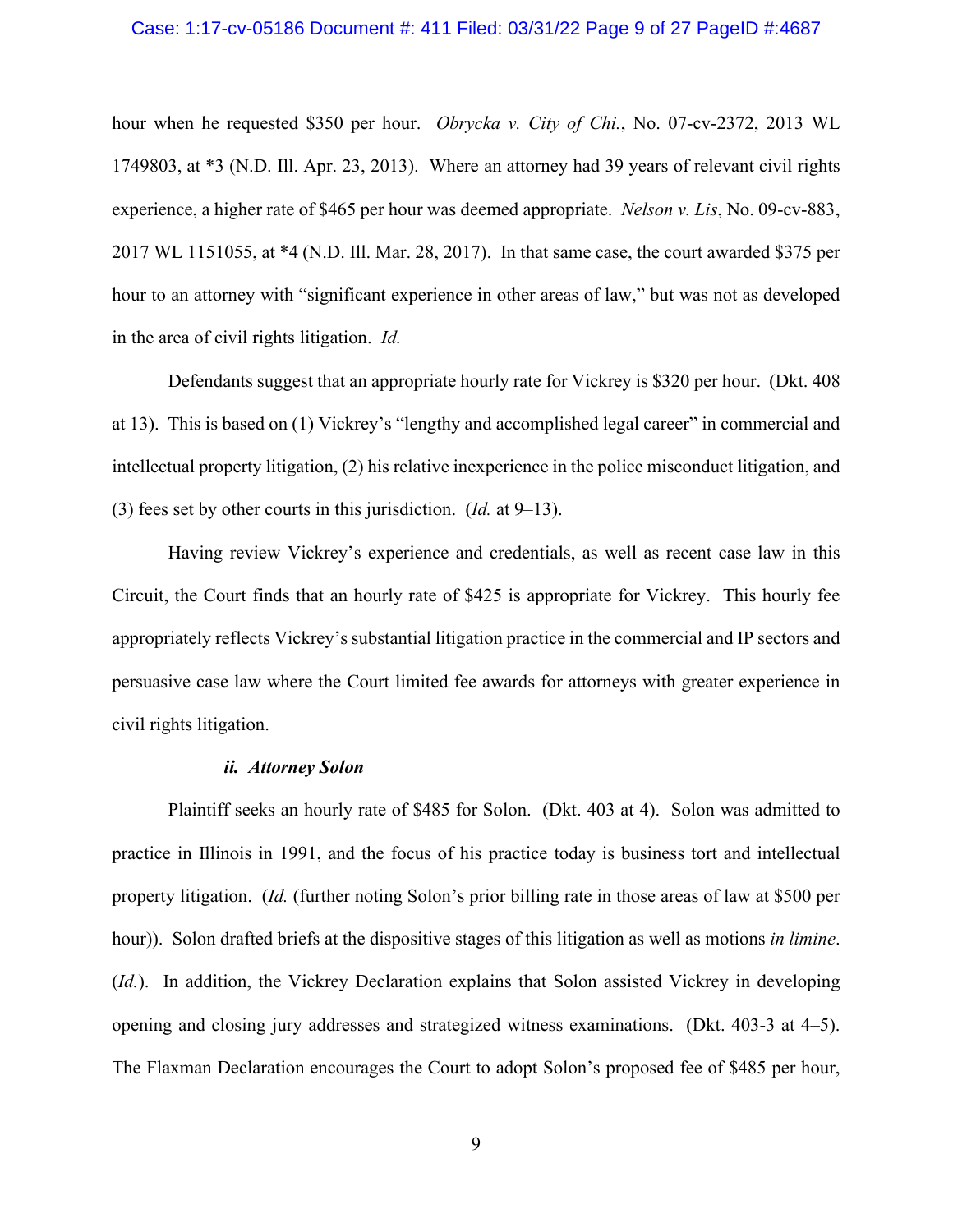#### Case: 1:17-cv-05186 Document #: 411 Filed: 03/31/22 Page 10 of 27 PageID #:4688

claiming that it is lower than then market rate in this District for lawyers of comparable experience. (Dkt. 403-11 at 1). Defendants request the Court to limit his hourly rate to \$260. (Dkt. 408 at 13). They argue that Solon was assigned tasks suited for a more junior attorney and emphasize his lack of experience in the relevant areas of law. (*Id.*).

The Court agrees that Plaintiff's requested hourly rate is not appropriate in this case. Although Solon has about 30 years of legal experience, Plaintiff points to only one civil rights matter that Solon helped litigate. (Dkt. 403-3 at 3). The record is otherwise silent as to any relevant experience Solon has in civil rights or police misconduct matters. Solon's legal experience is otherwise apparently limited to business and intellectual property cases. Thus, Defendants are correct that he is "not entitled to rates reserved for seasoned civil rights litigators." (Dkt. 408 at 13). Based on similar hourly rates granted in other cases, Solon's overall qualifications, and his work on this matter, the Court in its discretion reduces Solon's hourly rate to \$285. *See, e.g.*, *Obrycka v. City of Chicago*, 2013 WL 1749803, at \*3 (explaining that courts in this district have approved hourly rates ranging from \$285 to \$310 for trial attorneys with significant litigation experience but limited civil rights experience).

#### *iii. Attorney Schmidt*

For Schmidt, Plaintiff requests an hourly rate of \$250 per hour. (Dkt. 403 at 5). Schmidt has 8 years of experience and has "worked on several significant civil rights case," including an unlawful detention case. (*See id.* (citing Dkt. 403-3 at 2)). Plaintiff also claims that in the present case, Schmidt assisted in *voir dire*, helped in "addressing jury concerns," and aided Vickrey in preparing his opening and closing statements and witness examination outlines. (Dkt. 403 at 5). Finally, Plaintiff refers the Court to *Fields v. City of Chicago* in support of this requested rate, where the Court approved a rate of \$325 per hour for attorneys with about eight years of litigation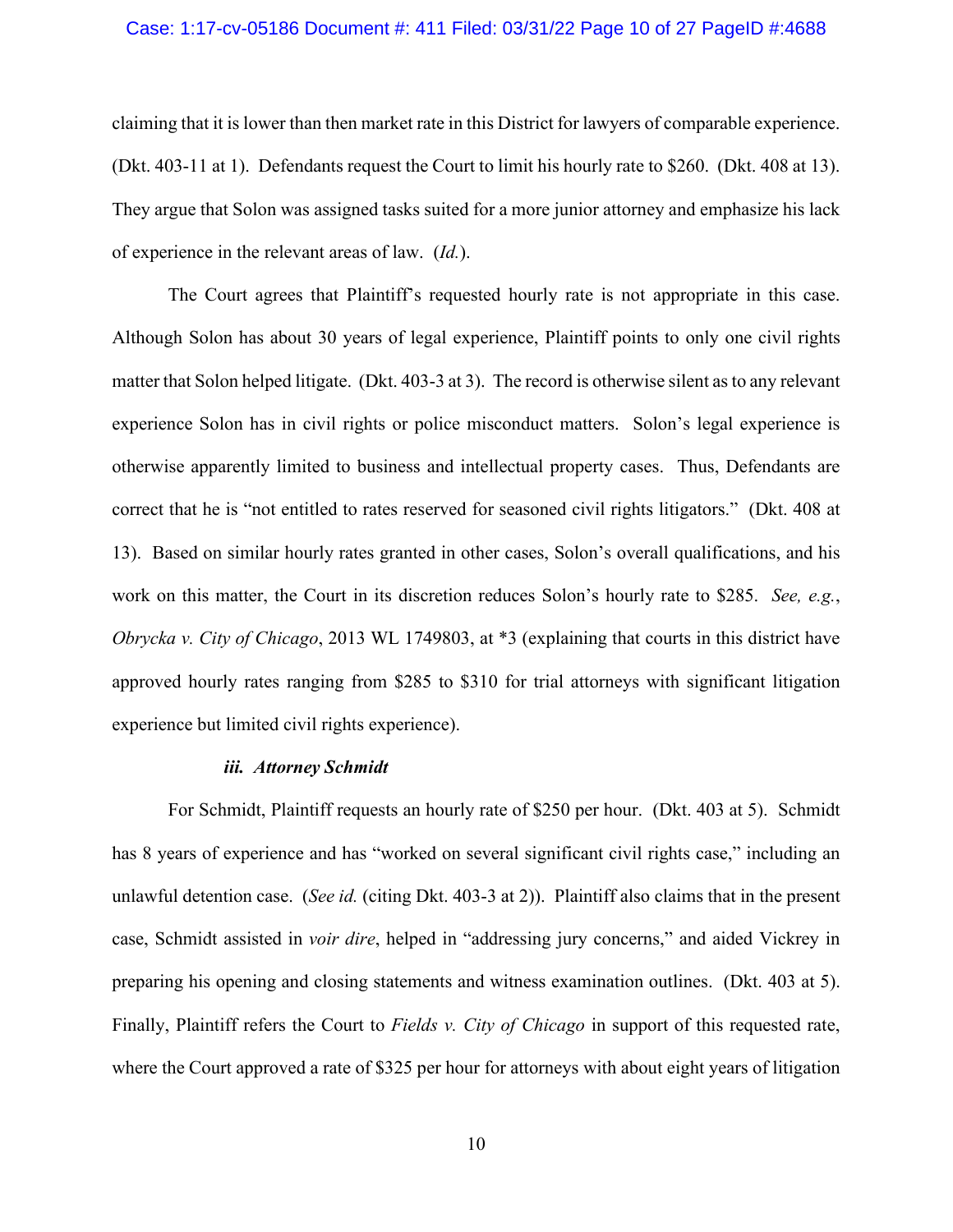experience. *Fields*, 2018 WL 253716, at \*3 (N.D. Ill. Jan. 1, 2018). Defendants argue for a reduced fee of \$200 for Schmidt. (Dkt. 408 at 13). They argue that she was "noticeably underutilized" in that she did not examine any witness at trial and further note that this was her first civil rights trial. (*Id.*). However, in light of Schmidt's years of litigation experience, similar hourly rates granted in other cases, and the complete record now before the Court, Plaintiff's requested rate of \$250 per hour is reasonable.

#### *iv. Attorney Brown*

Brown's requested rate is \$225 per hour. (Dkt. 403 at 5). Brown has nearly ten years of litigation experience, and Plaintiff has submitted evidence of numerous civil rights cases in which he has been involved. (*Id.*). Brown provided significant assistance with discovery in this case and examined a witness at trial among other things. (*Id.*). Defendants again argue that Brown was "noticeably underutilized" at trial and notes that this was Brown's first civil rights trial. (Dkt. 408 at 13). Defendants fail to rebut evidence adduced by Plaintiff concerning Brown's litigation experience – including his involvement in civil rights matters – and fails to rebut the persuasive value of *Fields*, 2018 WL 253716, where an attorney with a similar level of experience was in fact granted a higher billing rate of \$325 per hour. Ultimately, the Court agrees that Brown's rate of \$225 per hour is reasonable.

#### *v. Paralegal Niro*

Niro, a paralegal, billed his time at \$125 per hour. (Dkt. 403 at 6). Defendants argue that paralegals' time is non-compensable under Section 1988, which governs awards for reasonable *attorneys'* fees. (Dkt. 408 at 14). However, Courts in this jurisdiction have awarded fees for paralegals' work. For example, hourly rates of \$125 and \$150 were approved for paralegals in *Fields v. City of Chi.*, No. 10-cv-1168, 2018 WL 253716, at \*4–5 (N.D. Ill. Jan. 1, 2018). In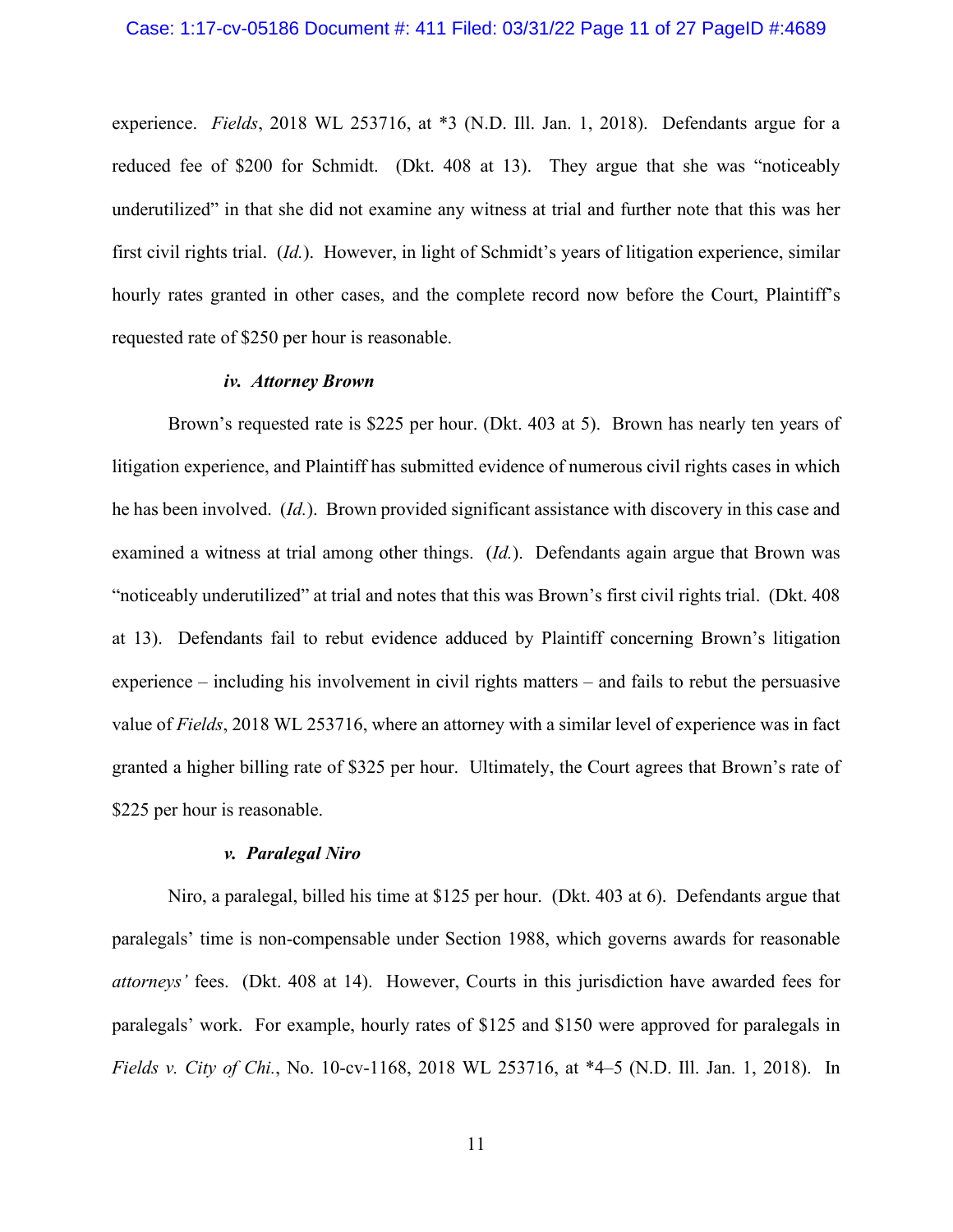*Blackwell v. Kalinowsk*, No. 09-cv-7257, 2012 WL 469962 (N.D. Ill. Feb. 13, 2012), the court approved \$100 per hour as an appropriate rate for a paralegal, down from plaintiff's request for \$125 per hour. *Id.* at \*9. The *Blackwell* Court found that the requested \$125 rate was unreasonable because the plaintiff failed to submit "sufficient information (such as [the paralegal's] years of paralegal experience) in order to justify this rate." *Id.* Similarly, in this case, Plaintiff provides scant information about Niro's background – noting only that he is a law school graduate and planned on taking the Illinois Bar Exam. (Dkt. 403 at 6). Following *Blackwell*, the Court awards Plaintiff a \$100 per hour fee for Niro's work on this case. His time is compensable but the Court lacks sufficient documentation supporting a higher rate.

#### **3. Total Lodestar Calculation**

Based on the foregoing, the Court's revised lodestar calculation is as follows:

| Individual             | <b>Hours</b> | <b>Hourly Rate</b> | <b>Total</b> |
|------------------------|--------------|--------------------|--------------|
| Paul K. Vickrey        | 803.25       | \$425              | \$341,381.25 |
| Patrick F. Solon       | 230.9        | \$295              | \$68,115.50  |
| Gretchen L.<br>Schmidt | 412.6        | \$250              | \$103,150    |
| Dylan M. Brown         | 656.9        | \$225              | \$147,802.50 |
| Nicholas Niro          | 90           | \$100              | \$9,000      |
| <b>Total</b>           | 2,193.65     |                    | \$669,449.25 |

#### **4. Further Adjustments to the Lodestar Amount**

The lodestar figure is the "starting point" in fee determinations and may by adjusted for a variety of factors. *Enoch*, 570 F.3d at 823. These factors include, among other things, "the degree of success obtained, and the public interest advanced by the litigation." *Schlacher v. Law Offs. of Phillip J. Rotche & Assocs.*, 574 F.3d 852, 856–57 (7th Cir. 1999). Furthermore, proportionality between the amount of fees sought and the amount of recovery obtained is a relevant factor; any fee award "should evidence increased reflection before awarding attorney's fees that are large multiples of the damages recovered or multiples of the damages claimed." *Moriarty v. Svec*, 233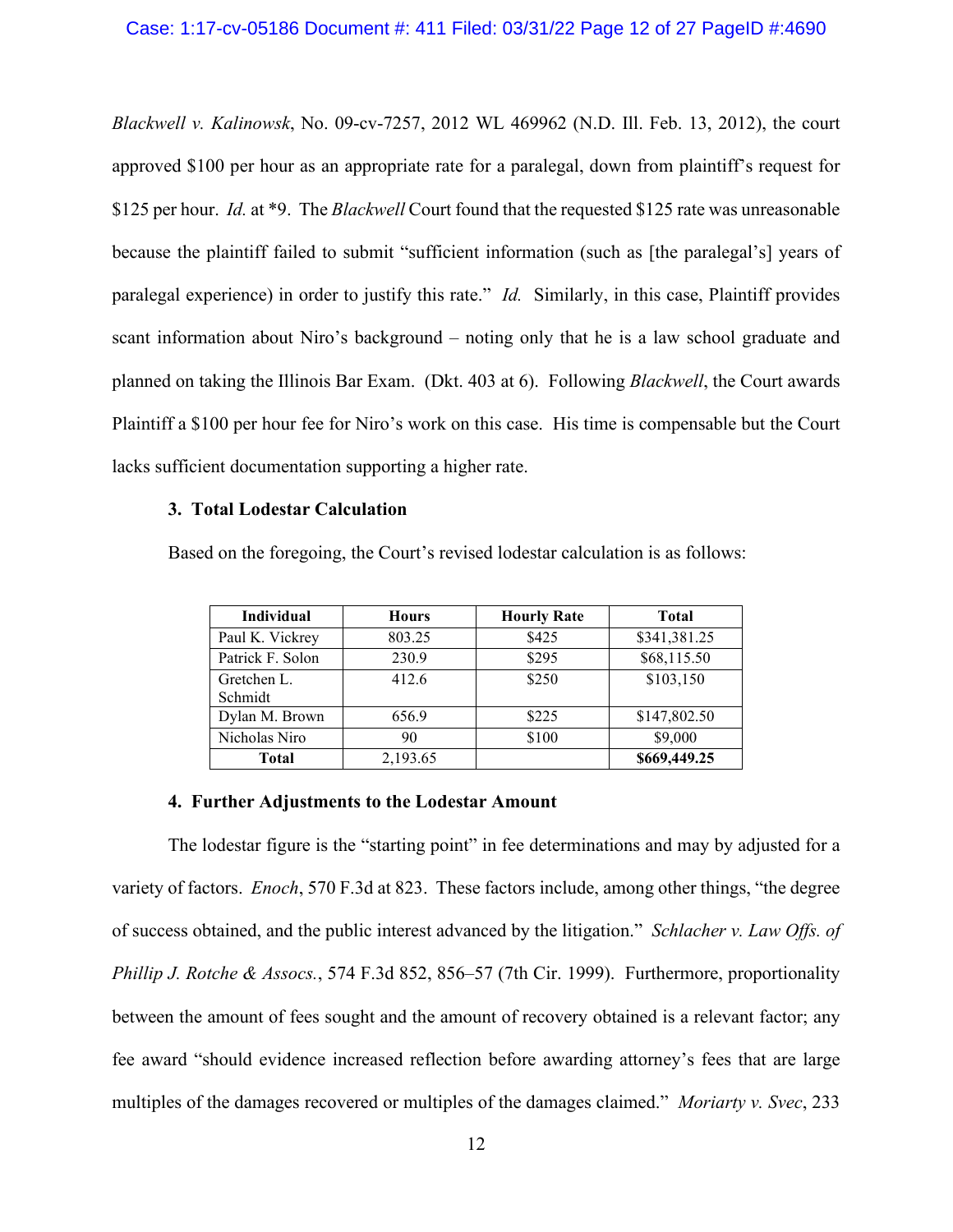F.3d 955, 968 (7th Cir. 2000); *see also Cole v. Wodziak*, 169 F.3d 486, 488–89 (7th Cir. 1999) (expressing view that fee award exceeding damages is rarely justified). Defendants argue for a reduction in the lodestar amount on several grounds. The Court addresses each of these factors in turn.

# *i. Degree of Success*

In adjusting the lodestar calculation, courts consider the "results obtained" in the litigation, which "becomes particularly significant in cases where a technically prevailing party succeeds on only some of his claims for relief." *Jaffee v. Redmond*, 142 F.3d 409, 413 (7th Cir. 1998). Williams originally filed a seven-count complaint against six defendants, (*see* Dkt. 1); three counts and three defendants ultimately proceeded to trial. Following a jury trial, the jury found for Williams only on his unlawful pretrial detention claim and for Defendants on his malicious prosecution and conspiracy claims. (Dkt. 373). Defendants argue that Plaintiff's unlawful pretrial detention claim was "insignificant in comparison to the overall goals here," which they content warrants a lodestar reduction. (Dkt. 408 at 22).

A prevailing plaintiff is not entitled to fees for time expended pursuing unsuccessful claims; however, when claims are related to one another, "time spent pursuing an unsuccessful claim may be compensable if it also contributed to the success of other claims." *Jaffee*, 142 F.3d at 413. When viewing attorney records of time spent, it is often difficult "to divide hours expended on a claim-by-claim basis." *Id.* (quoting *Hensley*, 461 U.S. at 435). When faced with partial success at trial, the Court "may attempt to identify specific hours that should be eliminated, or it may simply reduce the award to account for the limited success." *Sotoriva*, 617 F.3d at 975 (quoting *Hensley*, 461 U.S. at 436–37); *accord Alcazar-Anselmo v. City of Chi.*, No. 07-cv-5246, 2011 WL 3236024, at \*7 (N.D. Ill. July 27, 2011). In this matter, the disparity between Plaintiff's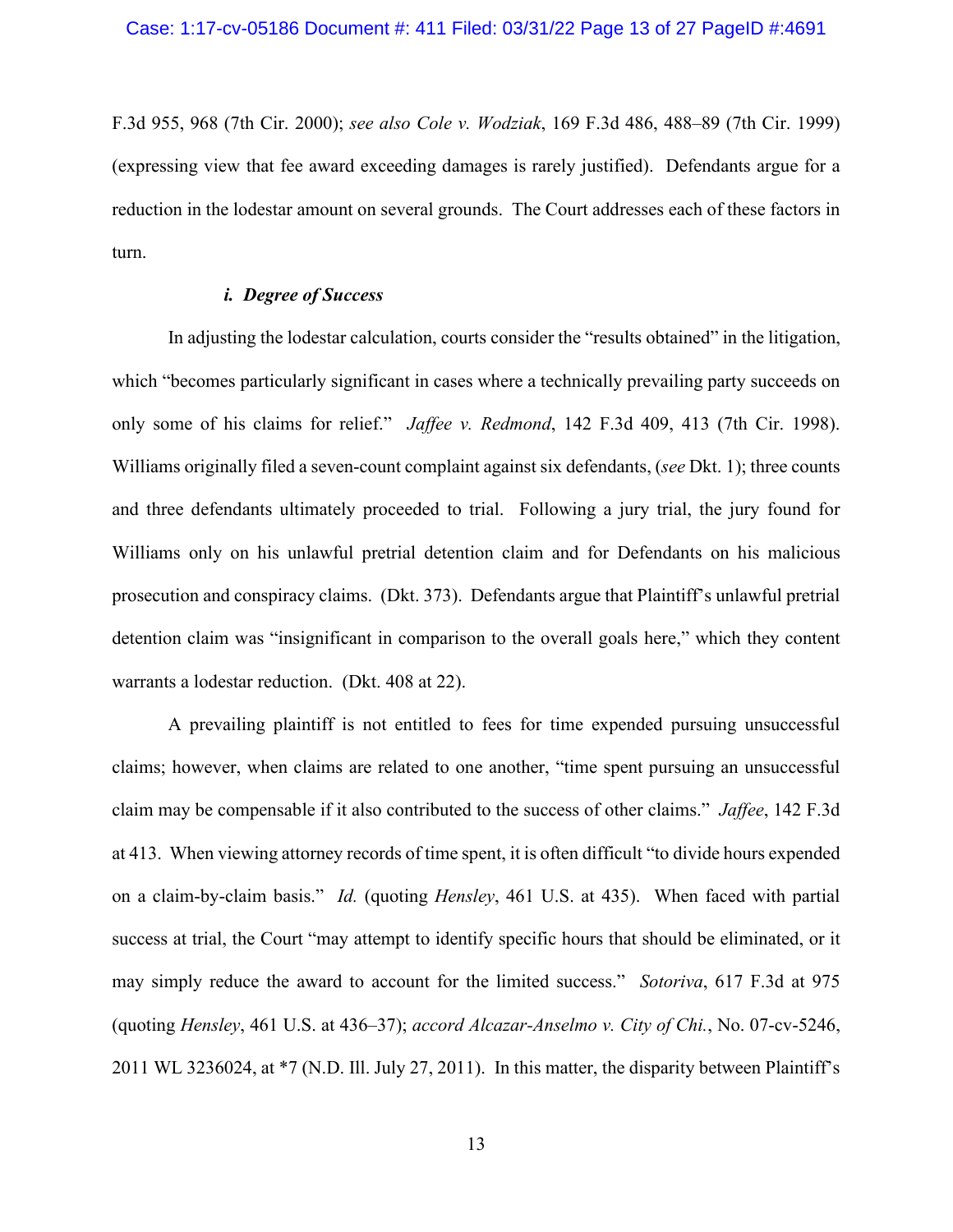#### Case: 1:17-cv-05186 Document #: 411 Filed: 03/31/22 Page 14 of 27 PageID #:4692

claims and his ultimate success at trial, limited to only a single count, merits a global reduction in the lodestar.

### *ii. Proportionality*

In fashioning a reasonable attorney's fee, proportionality is a particular concern; the court should employ "increased reflection before awarding attorneys' fees that are large multiples of the damages recovered or multiples of the damages claimed." *Moriarty*, 233 F.3d at 968 (noting, however, that there are no mechanical rules "requiring that a reasonable attorney's fee be no greater than some multiple of the damages claimed or recovered"); *but see Cruz v. Town of Cicero, Ill.*, 275 F.3d 579, 592 (7th Cir. 2011). Defendants argue in favor of a downward adjustment given the disproportionality between the fees sought and the amount of recovery. (Dkt. 408 at 23). Plaintiff essentially contends that the between the amount requested from the jury during closing arguments and the final jury verdict is irrelevant to the fee determination. (Dkt. 410 at 11). In this case, Plaintiff asked the jury to award him \$5.25 million and received \$100,000 – slightly under two percent of his requested amount. This low jury award indicates a disproportionate relation to the requested jury amount and is an element rightfully factored into any decrease in the lodestar calculation. *See Schlacher*, 574 F.3d at 856–57. In addition, the lodestar calculation of \$669,449.25 is nearly seven times greater than the jury verdict of \$100,000. Because the lodestar calculation is well in excess of what Williams recovered at trial, a reduction in the lodestar is appropriate given this Court's discretionary authority to do so based in part on proportionality. *Schlacher*, 574 F.3d at 856–57.

#### *iii. Public Interest*

The Court also considers the public purpose served by plaintiff's suit, assessing principally whether plaintiff's "victory vindicat[ed] important rights and deterr[ed] future violations."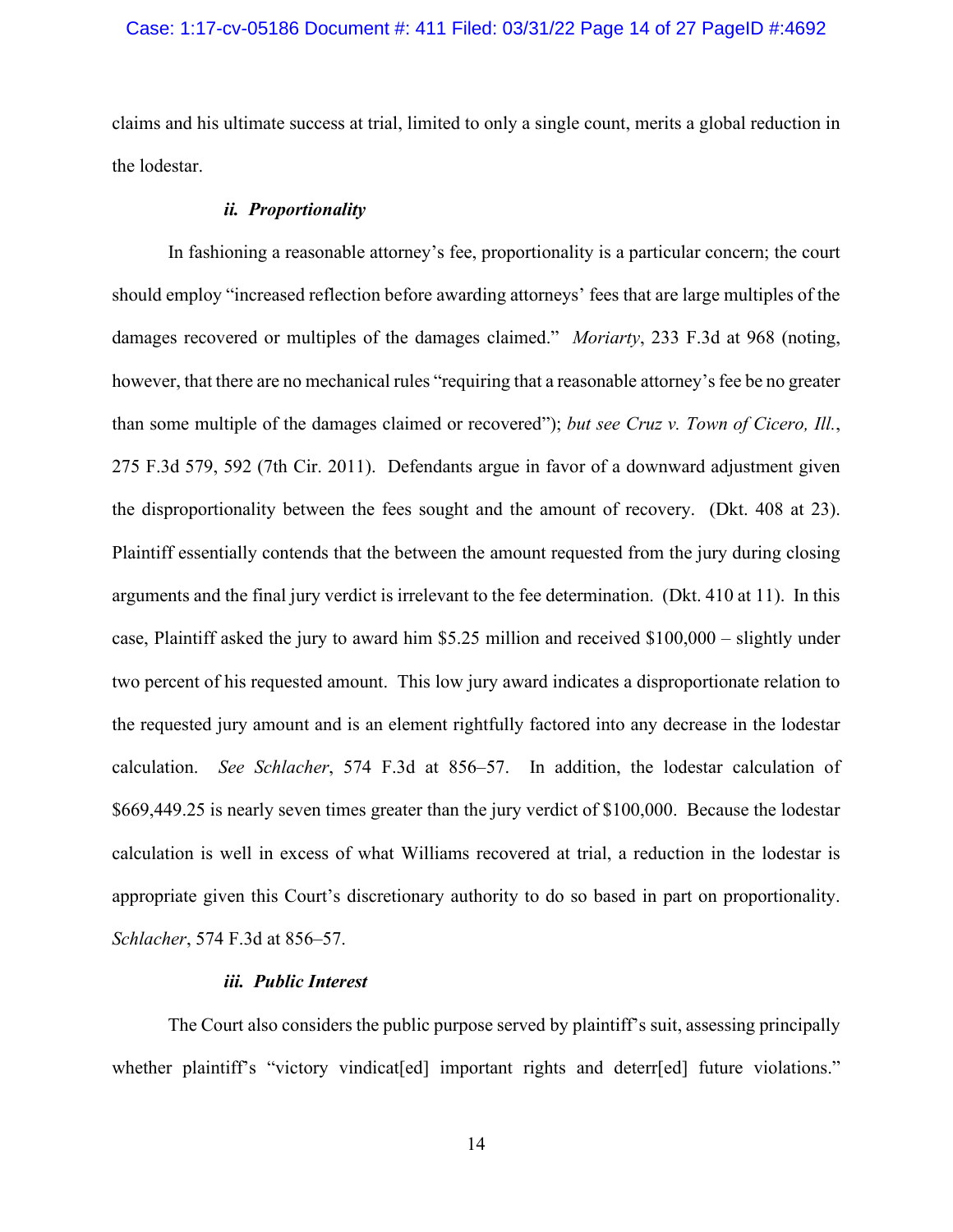*Cartwright v. Stamper*, 7 F.3d 106, 110 (7th Cir. 1993). Plaintiff argues that his pursuit of the case successfully promoted the public interest. (Dkt. 410 at 13). Plaintiff asserts that through this litigation, he "established that the police kept a man in jail without probable cause for five years." (*Id.*). However, in nearly all Section 1983 cases where a plaintiff prevails, it can be observed that the public interest can be served by "exposing to light disturbing police malfeasance and grave municipal institutional failures." *Robinson*, 489 F.3d at 872; *see also* 42 U.S.C. § 1983. As such, this factor is not satisfied merely because a plaintiff establishes, as Williams did here, that his constitutional rights have been infringed. A more nuanced approach to the public interest is appropriate in a lodestar calculation. The Court considers, for example, where Plaintiff's victory "expos[ed] some deeper institutional problem within the department transcending the individual case." *See, e.g.*, *Ragland v. Ortiz*, No. 08-cv-6157, 2012 WL 4060310, at \*7 (N.D. Ill. Sept. 14, 2012). Although Plaintiff regrettably suffered unlawful pretrial detention, the facts here are limited to his Plaintiff's particular case and the particular officers involved, and thus has minimal impact on the public interest at large. This, too, weighs in favor of a reduction in the lodestar.

#### *iv. Final Fees Award*

The Court, in its discretion, finds it appropriate to reduce the lodestar amount by 35%. As such, Plaintiff is granted fees in the amount of \$435,142.10. This reduction takes into account the foregoing analysis and credits the diligent work that Plaintiff's attorneys put forth on their client's behalf for nearly five years litigating this case.

### **II. Fees and Costs**

Federal Rule of Civil Procedure 54(d) provides, in relevant part, that "costs other than attorney's fees shall be allowed as of course to the prevailing party unless the court otherwise directs." *See* FED. R. CIV. P. 54(d). The Rule "provid[es] a strong presumption that the prevailing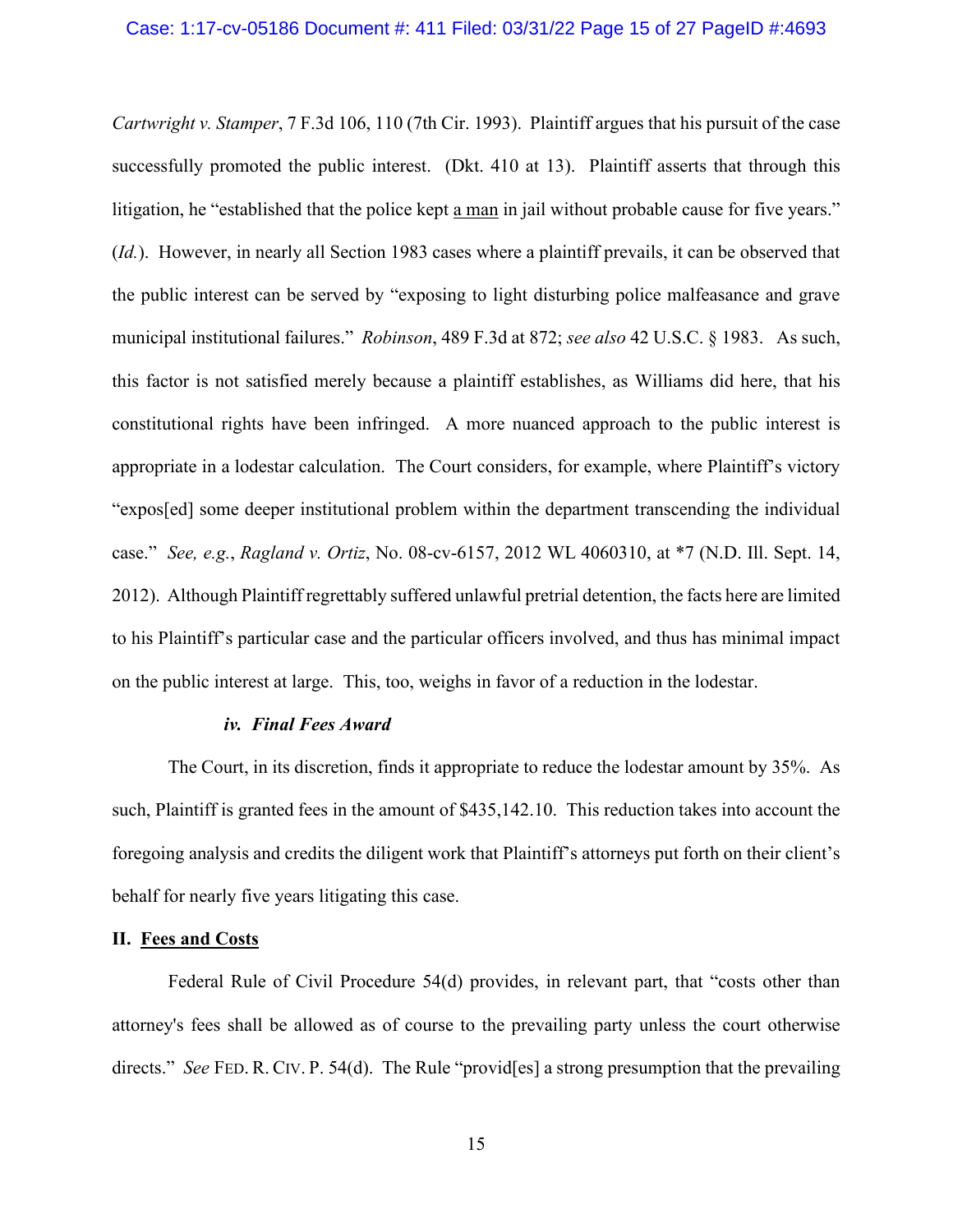#### Case: 1:17-cv-05186 Document #: 411 Filed: 03/31/22 Page 16 of 27 PageID #:4694

party will recover costs." *Weeks v. Samsung Heavy Indus. Co.*, 126 F.3d 926, 945 (7th Cir. 1997); *see also Mother & Father v. Cassidy*, 338 F.3d 704, 708 (7th Cir. 2003); FED. R. CIV. P. 54(d)(1). This presumption, however, applies only to costs listed in 28 U.S.C. § 1920. *Winniczek v. Nagelberg*, 400 F.3d 503, 504 (7th Cir. 2005); *Sommerfield v. City of Chi.*, No. 06-cv-3132, 2017 WL 3675722, at \*4 (N.D. Ill. Aug. 25, 2017). Section 1920, in turn, authorizes a party to recover the following "taxable" costs:

(1) Fees of the clerk or marshal;

- (2) Fees of the printed or electronically recorded transcripts necessarily obtained for use in the case;
- (3) Fees and disbursements for printing and witnesses;

(4) Fees for exemplification and the costs of making copies of any materials where the copies are necessarily obtained for use in the case;

(5) Docket fees under section 1923 of this title; [and]

(6) Compensation of court appointed experts, compensation of interpreters, and salaries, fees, expenses, and costs of special interpretation services under section 1828 of this title.

28 U.S.C. § 1920. Only where it is immediately apparent that the costs were necessary and appropriate will the Court grant them due to the "narrow scope of taxable costs." *Taniguchi v. Kan Pac. Saipan, Ltd.*, 566 U.S. 560, 572 (2012). "Taxable costs are limited to relatively minor, incidental expenses as is evident from § 1920, which lists such items as clerk fees, court reporter fees, expenses for printing and witnesses, expenses for exemplification and copies, docket fees, and compensation of court-appointed experts. Indeed, the assessment of costs most often is merely a clerical matter that can be done by the court clerk." *Id.* (citations omitted). Taxing costs against a losing party requires two inquiries: (1) whether the cost imposed on the losing party is recoverable and (2) if so, whether the amount assessed for that item was reasonable." *Majeske v. City of Chi.*, 218 F.3d 816, 824 (7th Cir. 2000). "There is a presumption that the prevailing party will recover costs, and the losing party bears the burden of an affirmative showing that taxed costs are not appropriate." *Beamon v. Marshall & Ilsley Tr. Co.*, 411 F.3d 854, 864 (7th Cir. 2005).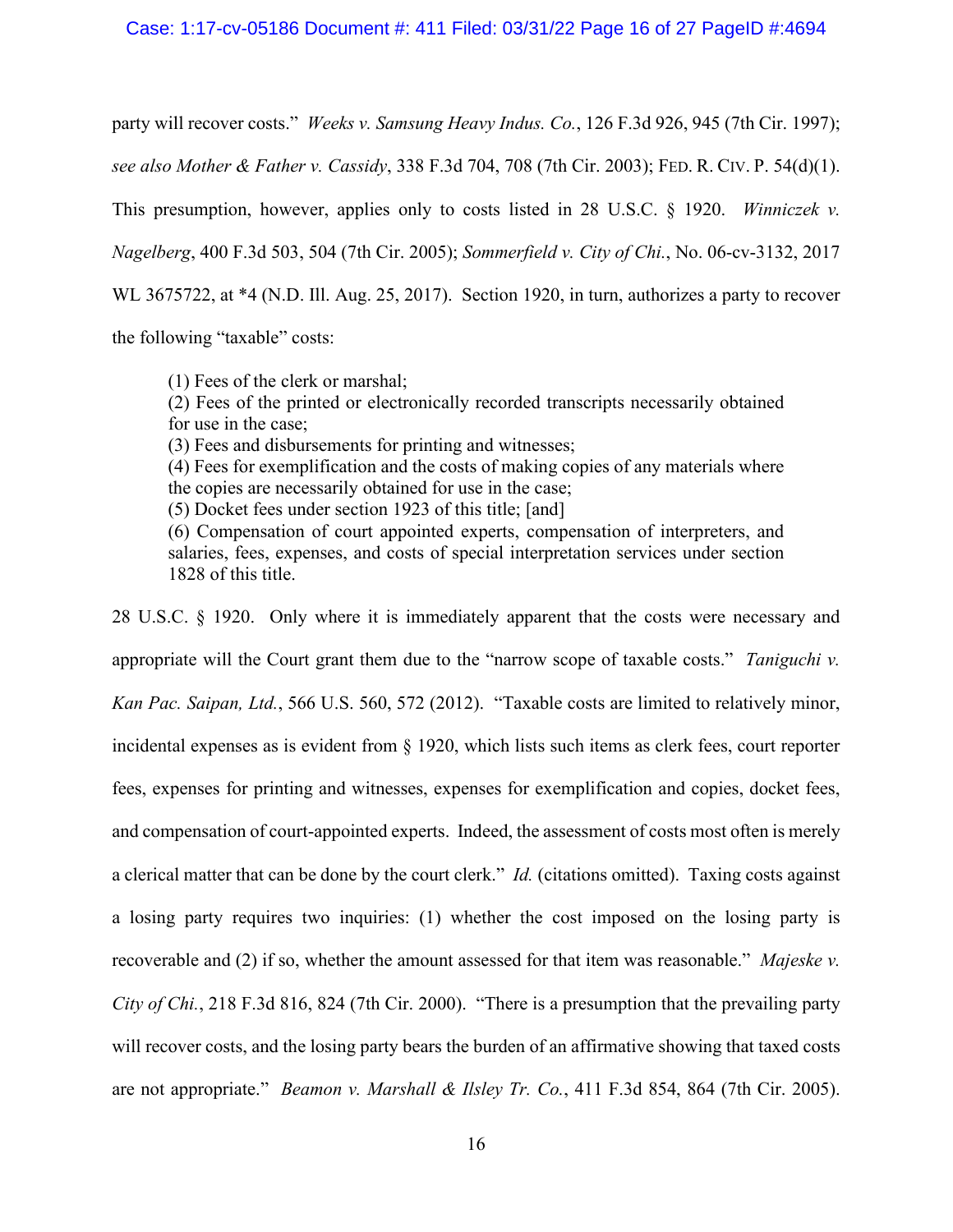# Case: 1:17-cv-05186 Document #: 411 Filed: 03/31/22 Page 17 of 27 PageID #:4695

That presumption does not, however, relieve the prevailing party of the burden of establishing that potentially recoverable costs it incurred were reasonable and necessary. *See, e.g.*, *Trs. of Chi. Plastering Inst. Pension Tr. v. Cork Plastering Co.*, 570 F.3d 890, 906 (7th Cir. 2009); *Telular* 

*Corp. v. Mentor Graphics Corp.*, No. 01-cv-431, 2006 WL 1722375, at \*1 (N.D. Ill. June 16,

2006). The district court's determination whether particular costs are reasonable and necessary is

given considerable deference. *Weeks*, 126 F.3d at 945; *SK Hand Tool Corp. v. Dresser Indus.,* 

*Inc.*, 852 F.2d 936, 943 (7th Cir. 1988).

### **A. Plaintiff's Requested Taxable Costs**

Williams requests \$17,657.76 in taxable costs. (*See* Dkt. 403 at 11; Dkt. 403-12). His

request includes the following:

- 1. Copying expenses: \$728.50
- 2. Court reporter fees for hearing transcripts: \$319.50
- 3. Witness fee: \$45.00
- 4. Deposition invoices: \$5,876.15
- 5. Filing fee: \$400.00
- 6. Lexis research invoices: \$6,527.70
- 7. Overtime trial preparation by Legal Assistant Regalado: \$1,194.39
- 8. Process service invoices: \$896.50
- 9. Plaintiff's hotel expenses during trial: \$1,489.68
- 10. Trial transcript fees: \$429.30
- 11. Travel expenses to conduct a deposition: \$52.50

(Dkt. 403-12). The Court will address each request in turn.

## **1. Copying Expenses**

Copying costs are explicitly authorized by 28 U.S.C. §1920(4) when they are "necessarily obtained for use in the case." Even when costs are permitted by statute, the "cost must be. . . reasonable." *Little v. Mitsubishi Motors N. Am., Inc.*, 514 F.3d 699, 702 (7th Cir. 2008). The district court "has discretion to determine which copies were necessary." *Montanez v. Simon*, 755 F.3d 547, 558 (7th Cir. 2014). In order to recover copying costs, a party is required to "provide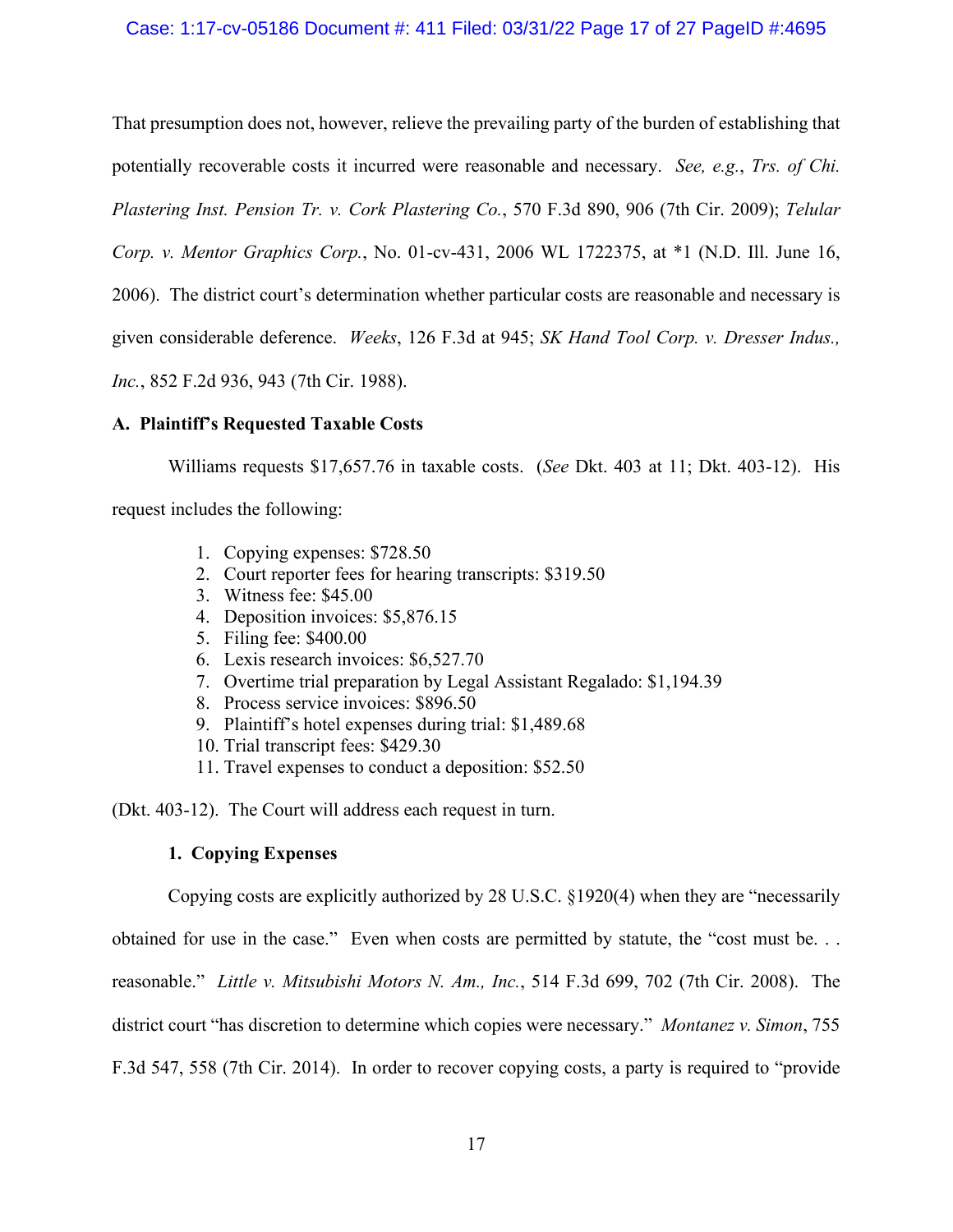#### Case: 1:17-cv-05186 Document #: 411 Filed: 03/31/22 Page 18 of 27 PageID #:4696

the best breakdown of obtainable from retained records . . . and certainly enough information to allow the court to make a determination that the costs sought are, in fact, authorized by § 1920." *See, e.g.*, *Lally v. City of Chi.*, No. 10-cv-5011, 2013 WL 1984422, at \*12 (N.D. Ill. May 13, 2013); *Shanklin Corp. v. Am. Packaging Mach., Inc.*, No. 95-cv-1617, 2006 WL 2054382, at \*4 (N.D. Ill. July 18, 2006). Copies merely for an attorney's convenience are non-compensable. *Haroco, Inc. v. Am. Nat'l. Bank & Tr. Co. of Chi.*, 38 F.3d 1429, 1441 (7th Cir. 1994).

Williams requests \$728.50 for copying expenses. (Dkt. 403-12 at 2). However, with respect to the first two line items for copying expenses, he failed to provide any details regarding, for example, how many pages were copied or what was copied. (Dkt. 403-12 at 2). Instead, the first two entries are simply billed as "Copying Expense[s]" for various dates. (*Id.*). As such, it is impossible to determine whether these charges were reasonable. Furthermore, while the final line item for copying expenses does include the number of pages copied, and notes that these pages were for Plaintiff's trial binder, it lacks any detail about what was copied. (*Id.*). Based on this record, the Court is unable to decide whether these copying costs are recoverable. *See, e.g.*, *Lally*, 2013 WL 1984422, at \*12 (holding that a party could not recover copying costs identified only as "[c]opies and printing for trial prep"). Plaintiff is disallowed from recovering copying costs given the absence of the requisite specificity.

#### **2. Court Reporter Fees**

Section 1920(2) allows for recovery of court reporter fees and transcriptions "necessarily obtained for use in the case." Defendants do not contest awarding these expenses. Defendants are therefore ordered to pay Plaintiff's costs for Court hearing transcripts amounting to \$319.50. (*See* Dkt. 403-12 at 2).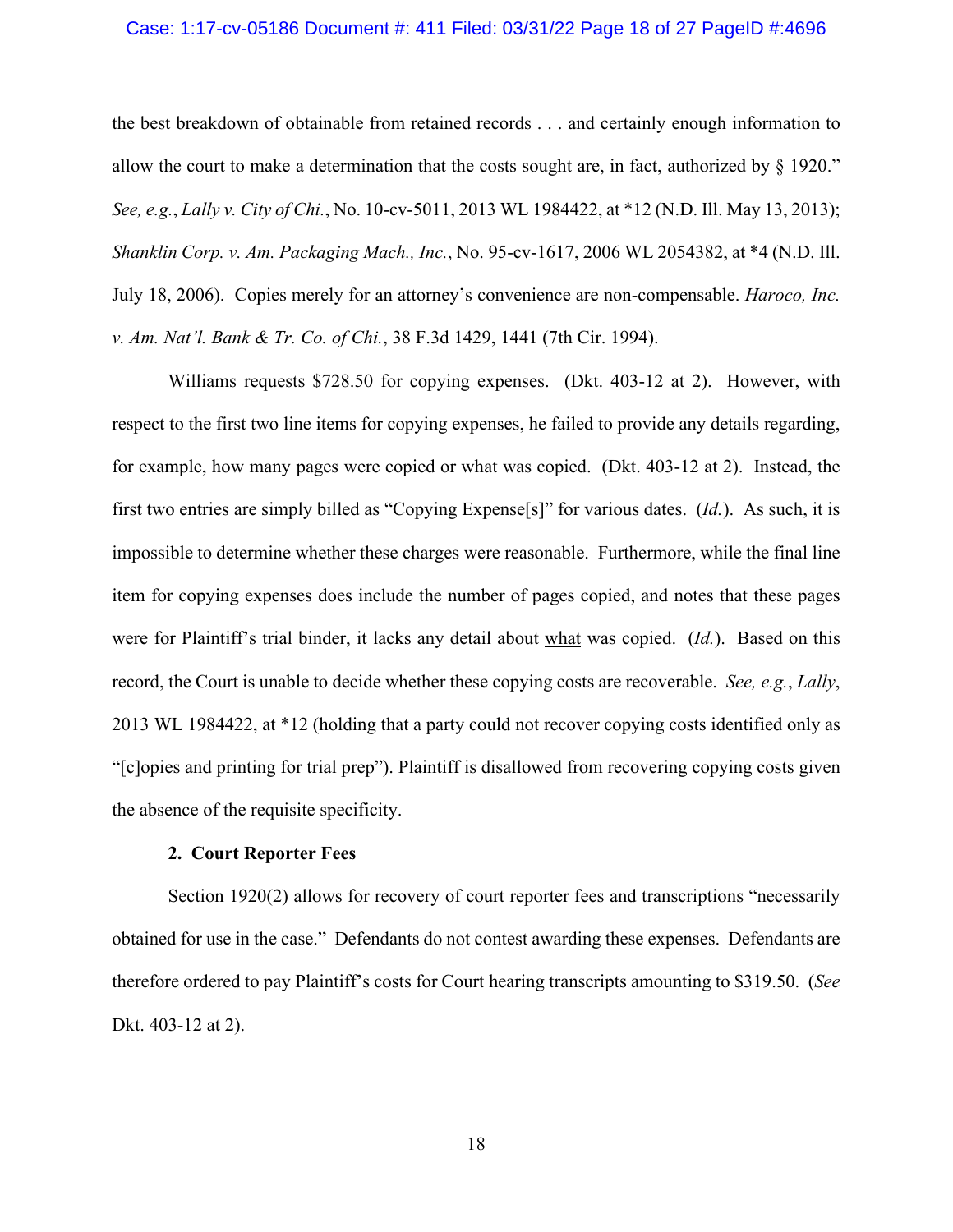#### **3. Thomas Deacy Witness Fee**

Witness fees are expressly authorized by Section 1920(3). Courts in this jurisdiction have found witness fees between \$40 and \$55 per witness to be reasonable. *See Ayala v. Rosales,* No. 13-cv-04425, 2016 WL 2659553, at \*5 (N.D. Ill. May 9, 2016) (finding witness fees of \$50.88 per witness reasonable); *Dishman v. Cleary*, 279 F.R.D. 460, 466 (N.D. Ill. 2012) (deeming witness fees between \$40 and \$51.95 reasonable). As such, the Court awards Plaintiff \$45.00 for the witness fee charged for Thomas Deacy.

#### **4. Deposition Expenses**

Deposition costs are authorized under Section 1920(2). *See also Weeks*, 126 F.3d at 945. Defendants dispute several of Plaintiff's claimed expenses on the basis that (a) they were unnecessary, and/or (b) Plaintiff failed to adduce sufficient documentation showing the reasonableness of the asserted costs. (Dkt. 408-7; Dkt. 395 at 5–7 (disputing the necessity of five depositions), 7–8 (disputing seven deposition costs lacking proper documentation)).

Necessity of the Challenged Depositions. In determining whether a deposition's costs can be taxed, "[t]he proper inquiry is whether the deposition was 'reasonably necessary' to the case at the time it was taken, not whether it was used in a motion or in court." *Nwoke v. Univ. of Chi. Med. Ctr.,* No. 20-cv-2242, 2021 WL 3483434, at \*2 (7th Cir. Aug. 9, 2021) (citing *Cengr v. Fusibond Piping Sys., Inc.*, 135 F.3d 445, 455 (7th Cir. 1998)). When deciding this, "introduction of a deposition at trial is not a prerequisite for finding that it was necessary to take the deposition," as long as the deposition was not "purely investigative in nature." *Hudson v. Nabisco Brands, Inc.*, 758 F.2d 1237, 1243 (7th Cir. 1985), overruled on other grounds by *Provident Bank v. Manor Steel Corp.*, 882 F.2d 258 (7th Cir. 1989). In *Cengr,* depositions were deemed reasonably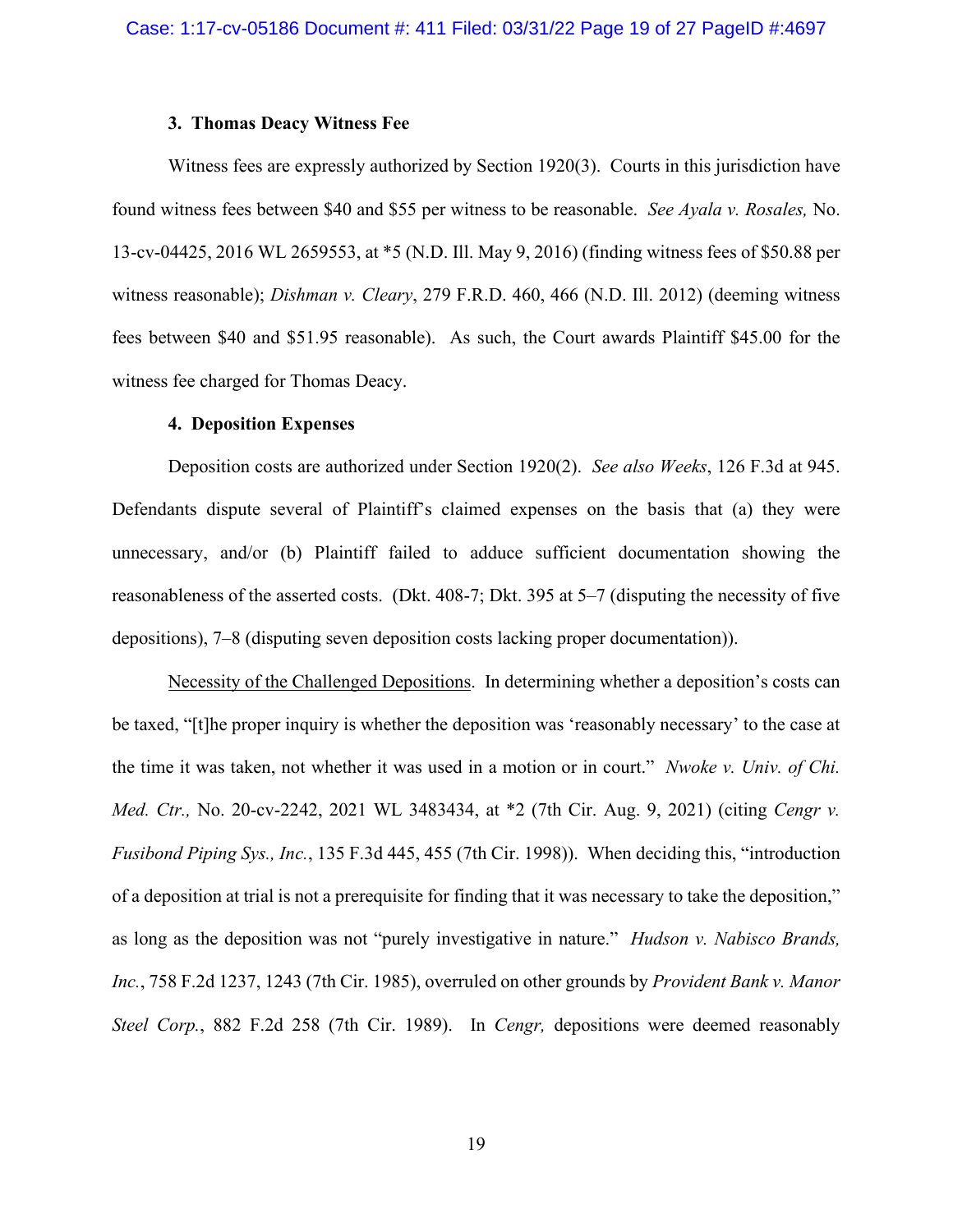#### Case: 1:17-cv-05186 Document #: 411 Filed: 03/31/22 Page 20 of 27 PageID #:4698

necessary because they were taken of individuals who witnessed the events giving rise to the plaintiff's claims. 135 F.3d at 455.

Defendants submit that Plaintiff's depositions of the following individuals were unnecessary: Julia Ramirez, Carol Maresso, Thomas Deacy, Charles Daly, and Henry Conforti. (Dkt. 395 at 5). Accordingly, they urge the Court to exclude \$1,808.18 from Plaintiff's relevant expenses. (*Id.*).

To begin, Williams agreed to exclude the \$160 claimed with respect to the Ramirez deposition, and so this amount will be deducted from his requested sum. (Dkt. 405 at 4). Next, Defendants argue that Maresso's deposition cannot be taxed as costs because Williams voluntarily dismissed her from the case. (Dkt. 395 at 6 (further noting that Maresso is thus the "prevailing party")). However, Maresso testified at trial and Plaintiff's counsel used her deposition transcript for impeachment. (Dkt. 4-5 at 3 (framing Maresso as a "key fact witness at trial")). As such, her deposition was necessary to the case. *See, e.g., Smith v. Chi. Transit Auth.*, No. 12-cv-8716, 2015 WL 2149552, at \*5 (N.D. Ill. May 6, 2015) ("But, in this case, Mr. Smith's deposition was used both at summary judgment and at trial, and as in *Cengr*, was 'entirely reasonable' for the defendant in this case to order the transcripts of the plaintiff's deposition").

Defendants further argue that the claimed costs related to Deacy, Daly, and Conforti are non-compensable essentially because their depositions related to Plaintiff's failed malicious prosecution and conspiracy counts. (Dkt. 395 at 8–9; Dkt. 408 at 23 ("[M]ost of the depositions were unnecessary, geared as they were to the unsuccessful claim that the detectives surreptitiously investigated the deceased Keith Slugg as the prime murder suspect.")). Williams explains that these depositions sought information pertinent to his underlying criminal investigation, and whether probable cause existed at the time of his arrest. (Dkt. 405 at 3–4). The Court grants the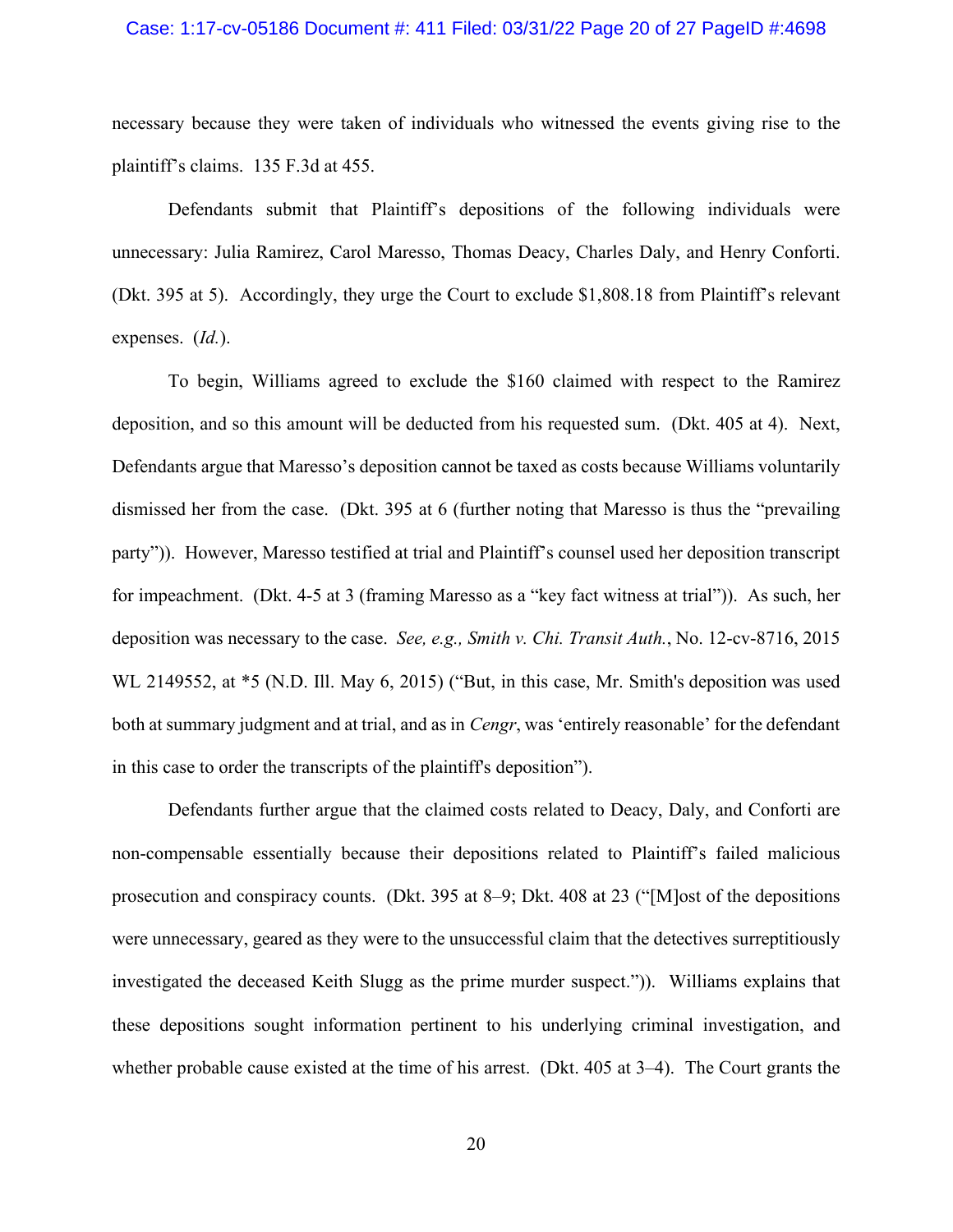#### Case: 1:17-cv-05186 Document #: 411 Filed: 03/31/22 Page 21 of 27 PageID #:4699

costs requested for these depositions because at the time they were taken, it was reasonable to believe that these individuals could have provided information probative of Plaintiff's claims he intended to pursue at trial. *See Nwoke*, 2021 WL 3483434, at \*2. In addition, Deacy and Conforti testified at trial, (Dkt. 405 at 4), further supporting an award of the costs associated with their depositions.

Reasonableness of the Claimed Costs. Defendants challenged certain requested transcription fees as unreasonable because Williams initially failed to adduce proper documentation substantiating his costs. (Dkt. 395 at 7–8 (challenging transcript fees associated with Maresso, Daly, Hill, Garcia, Deacy, and Goldish)). Williams provided additional documentation in response, which allows the Court to assess the reasonableness of his claimed fees. (*See* Dkt. 405-1). Still, Defendants maintain their objections to the following costs as unreasonable, (*see* Dkt. 395 at 8):

| <b>Deponent</b> | <b>Claimed Cost</b> |
|-----------------|---------------------|
| Carol Maresso   | \$334.35            |
| Charles Daly    | \$302.75            |
| Donald Hill     | \$543.70            |
| Marcio Garcia   | \$429.15            |
| Thomas Deacy    | \$252.70            |
| Megan Goldish   | \$572.50            |
| <b>Total</b>    | \$2,435.15          |

(Dkt. 405 at 4).

In general, prevailing parties can recover money spent on deposition transcripts, 28 U.S.C. § 1920(2), so long as the transcript was "necessarily obtained" and its cost did not exceed the "regular copy rate as established by the Judicial Conference of the United States and in effect at the time the transcript . . . was filed." L.R. 54.1(b); *see also Cengr,* 135 F.3d at 456 ("The Judicial Conference rates apply to deposition charges by private court reporters."). The current regular copy rate, in effect since January 26, 2012, is \$3.65 per page for original transcripts delivered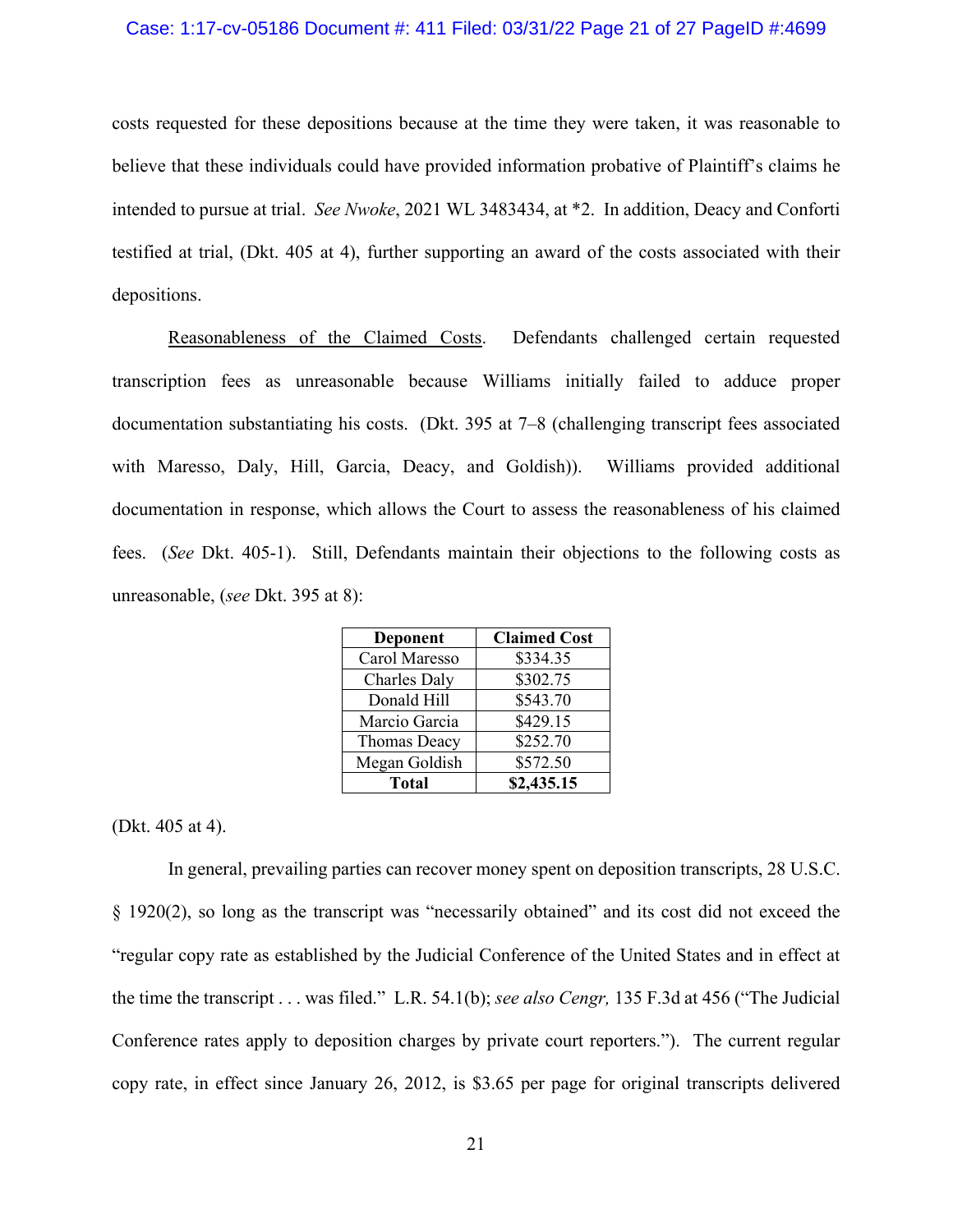within 30 days. See <https://www.ilnd.uscourts.gov/Pages.aspx?rsp2kxYIAI6Z3skP0PESA+q3bXKkfRyo> (last accessed Mar. 31, 2022). Local Rule 54.1(b) also allows recovery of court reporter "appearance fees," which are capped at \$110 where the court reporter was present for four hours or fewer. *See id.* Guided by these principles, the Court finds that Williams would be entitled to the following costs:

| Deponent             | Number of<br>Transcript<br>Pages | Transcript<br>Cost (\$3.65<br>per page) | <b>Court Reporter</b><br><b>Hours Worked</b> | <b>Court Reporter Fee</b><br>$(S110$ maximum) | <b>Maximum</b><br>Costs<br><b>Allowed</b> |
|----------------------|----------------------------------|-----------------------------------------|----------------------------------------------|-----------------------------------------------|-------------------------------------------|
| <b>Carol Maresso</b> | 73                               | \$266.45                                | $2 (\$75/hr)$                                | \$110                                         | \$376.45                                  |
| <b>Charles Daly</b>  | 65                               | \$237.25                                | $2 (\$75/hr)$                                | \$110                                         | \$347.25                                  |
| <b>Donald Hill</b>   | 126                              | \$459.90                                | $3.5$ (\$75/hr)                              | \$110                                         | \$569.90                                  |
| <b>Marcio Garcia</b> | 97                               | \$354.05                                | $3.5$ (\$75/hr)                              | \$110                                         | \$464.05                                  |
| <b>Thomas Deacy</b>  | 53                               | \$193.45                                | $2 ($ \$65/hr)                               | \$110                                         | \$303.45                                  |
| <b>Megan Goldish</b> | 135                              | \$492.75                                | $3.5$ (\$65/hr)                              | \$110                                         | \$602.75                                  |
|                      |                                  |                                         |                                              | Total:                                        | \$2,663.85                                |

Plaintiff's total requested amount for his deposition transcript costs comes within this maximum reasonable allotment. (*See* Dkt. 405 at 4 (presenting Williams's request for \$2,435.15 in transcript costs)). Defendants are ordered to reimburse Williams for the total amount he requested for the challenged transcript costs: \$2,435.15.

### **5. Filing Fee**

Williams paid \$400.00 to file the Complaint in this case. This fee is recoverable as a "[f]ee[] of the clerk." 28 U.S.C. § 1920(1). Also, because the amount of the fee is set by this District and must be paid to file a case in this District, the fee is reasonable and necessary. Thus, Plaintiff is awarded the \$400.00 cost to file its Complaint.

### **6. Lexis Research Expenses.**

The cost of computerized legal research is generally compensable as part of an attorneys' fee award because the "added cost of [such] research is normally matched with a corresponding reduction in the amount of time an attorney must spend researching." *Davis v. Budz*, No. 99-cv-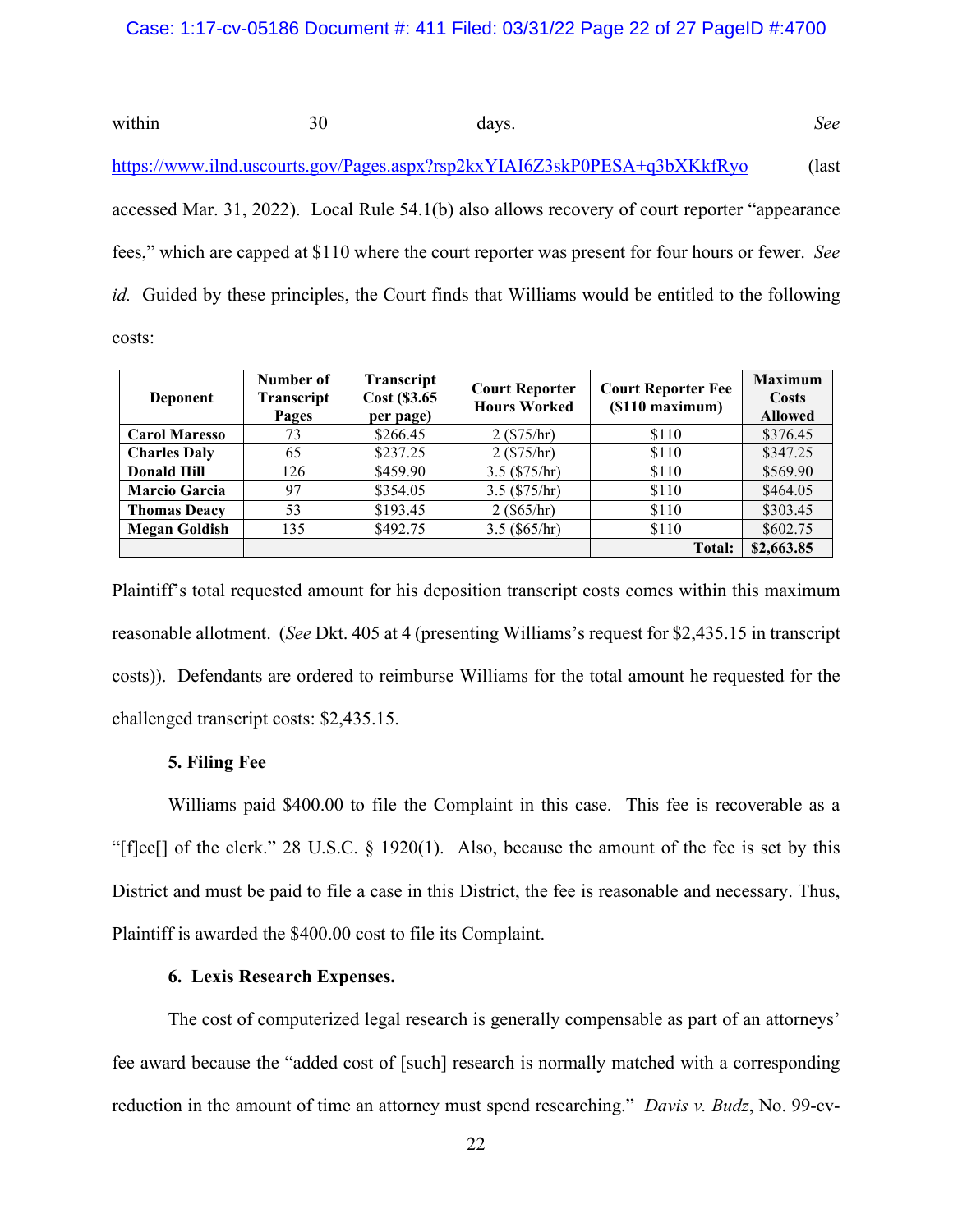#### Case: 1:17-cv-05186 Document #: 411 Filed: 03/31/22 Page 23 of 27 PageID #:4701

3009, 2011 WL 1303477, at \*8 (N.D. Ill. Mar. 31, 2011) (citing *Haroco*, 38 F.3d at 1440). However, a party seeking recovery for research expenses must provide "information from which the court may determine whether the computerized legal research charges were reasonably incurred." *Williams v. Z.D. Masonry Corp.*, No. 07-cv-6207, 2009 WL 383614, at \*5 (N.D. Ill. Feb.17, 2009) (disallowing electronic legal research costs where petition did not "describe what research was performed"); *see also Eng'd Abrasives, Inc. v. Am. Mach. Prods. & Serv.*, No. 13 cv-7342, 2015 WL 1281460, at \*13 (N.D. Ill. Mar. 18, 2015) (same); *Harris N.A. v. Acadia Invs. L.C.*, No. 09-cv-6661, 2012 WL 1681985, at \*8 (N.D. Ill. May 14, 2012) (same where plaintiff did not provide information regarding what attorneys charged for research or the nature and subject of the research); *Davis*, 2011 WL 1303477, at \*8 (same where "[a]ll that Plaintiff here has offered is a list of dates on which legal research was purportedly performed and the dates on which WESTLAW billed for the service").

Williams requests \$6,527.70 for his attorneys' research activities on Lexis. (Dkt. 403-12 at 3). Defendants argue that Plaintiff's Lexis charges should be disregarded because they are overly vague. (Dkt. 408 at 24–25 (noting Plaintiff's "overall failure to detail the nature of this research or how it applied to the litigation")). They highlight that of Plaintiff's eighteen Lexis charges, sixteen of them "lack *any* type of specificity," and the remaining two are also lack sufficient detail. (*Id.* (emphasis added); *see also* Dkt. 408-8 (compiling Plaintiff's Lexis charges)). For example, Plaintiff requests \$1,124.34 for a February 28, 2021 Lexis invoice. (Dkt. 408-8 at 2). The description associated with this charge states: "Lexis Research Invoice #3093131256: Lexis Advance access charge and document access for U.S. cases." (*Id.*). Plaintiff provides no information regarding the nature, subject, or time expended on this research. The two relatively more detailed Lexis charges broadly indicate motions for which research was being performed and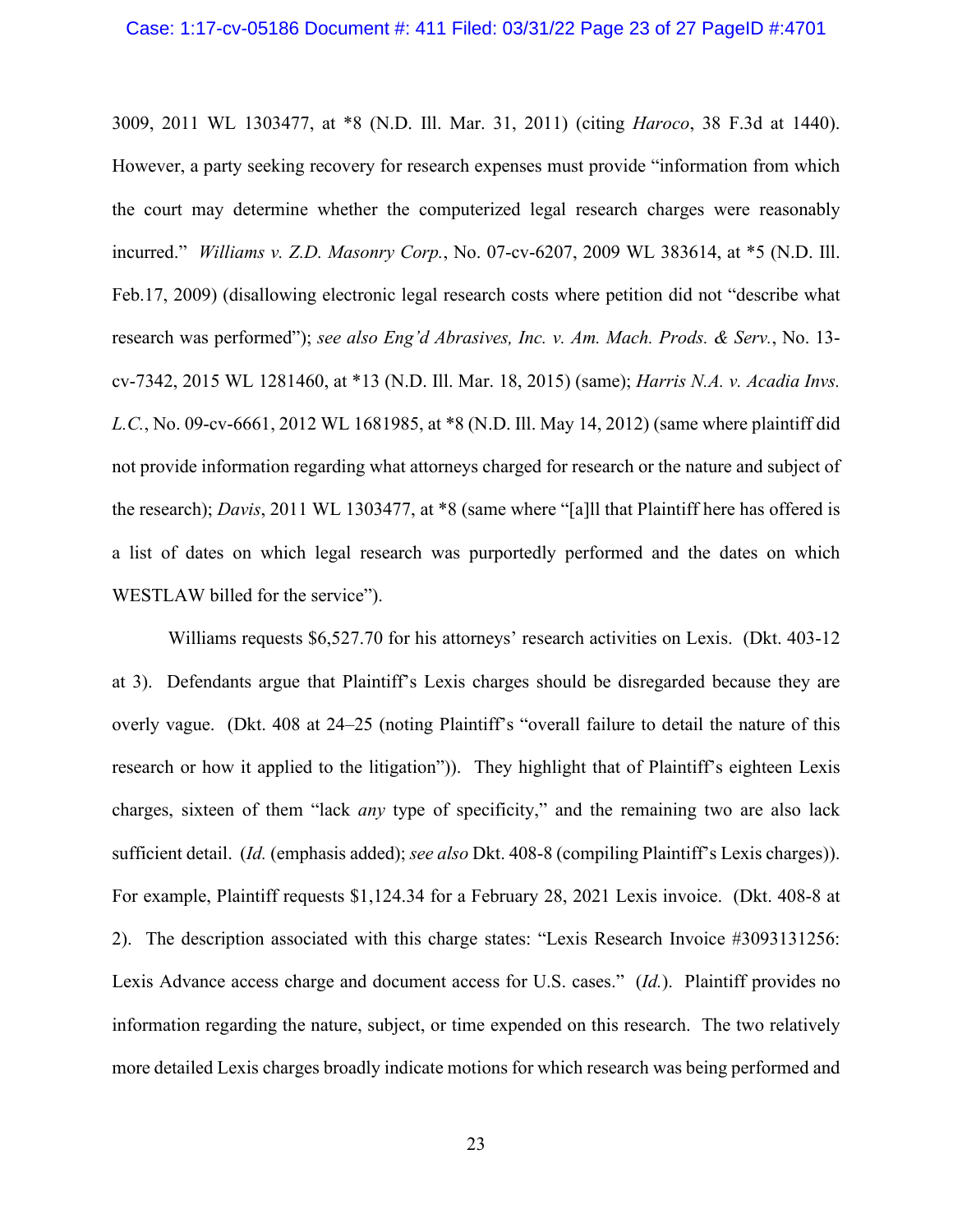#### Case: 1:17-cv-05186 Document #: 411 Filed: 03/31/22 Page 24 of 27 PageID #:4702

relevant date ranges. For example, Plaintiff's September 30, 2017 charge was for "access [to] US cases re opposition to cities [sic] motion to bifurcate (9/27-9/28/2017)." (Dkt. 408-8 at 1). Because these charges lack sufficient detail regarding the subject of and time spent on the research, Williams cannot recover these costs.

#### **7. Expenses for Legal Assistant's Overtime Work**

Williams requests \$1,194.39 for Legal Assistant Angelica Regalado's assistance with trial preparation. (Dkt. 403-12 at 3; Dkt. 410 at 15). The expense report provides no detail at all regarding what services Regalado performed. (*Id.*). Defendants argue that the Court should deny this expense given that Regalado is a non-attorney, and the nature of her overtime work is vague and undefined. (Dkt. 408 at 25). In Plaintiff's reply brief, he explained that Regalado "worked overtime during the trial on exhibits, witness outlines, and court filings." (Dkt. 408 at 15). Even still, Plaintiff's request lacks sufficient particularity. First, Plaintiff's claim for Regalado's work "during the trial" is confused by the expense report itself, which bills for her time on February 11, 2021 and on three separate dates in April before the trial began. (*Compare id.* (emphasis added), *with* Dkt. 403-12 at 3; *see also* Dkt. 349 (noting that voir dire commenced on April 6, 2021)). Furthermore, Plaintiff's filings make it impossible for the Court to determine the nature of Regalado's work and whether it was merely clerical. *Spegon*, 175 F.3d at 553 ("[T]he district court should disallow time spent on what are essentially 'clerical' or secretarial tasks."); *see also, e.g.*, *Morjal*, 2013 WL 2368062, at \*2 ("[T]ime spent organizing file folders, preparing document[s], assembling filings, electronically filing documents, sending materials, docketing or logging case events into an internal case tracking system, and telephoning court reporters is noncompensable."). Defendants will not be required to reimburse Williams for this expense.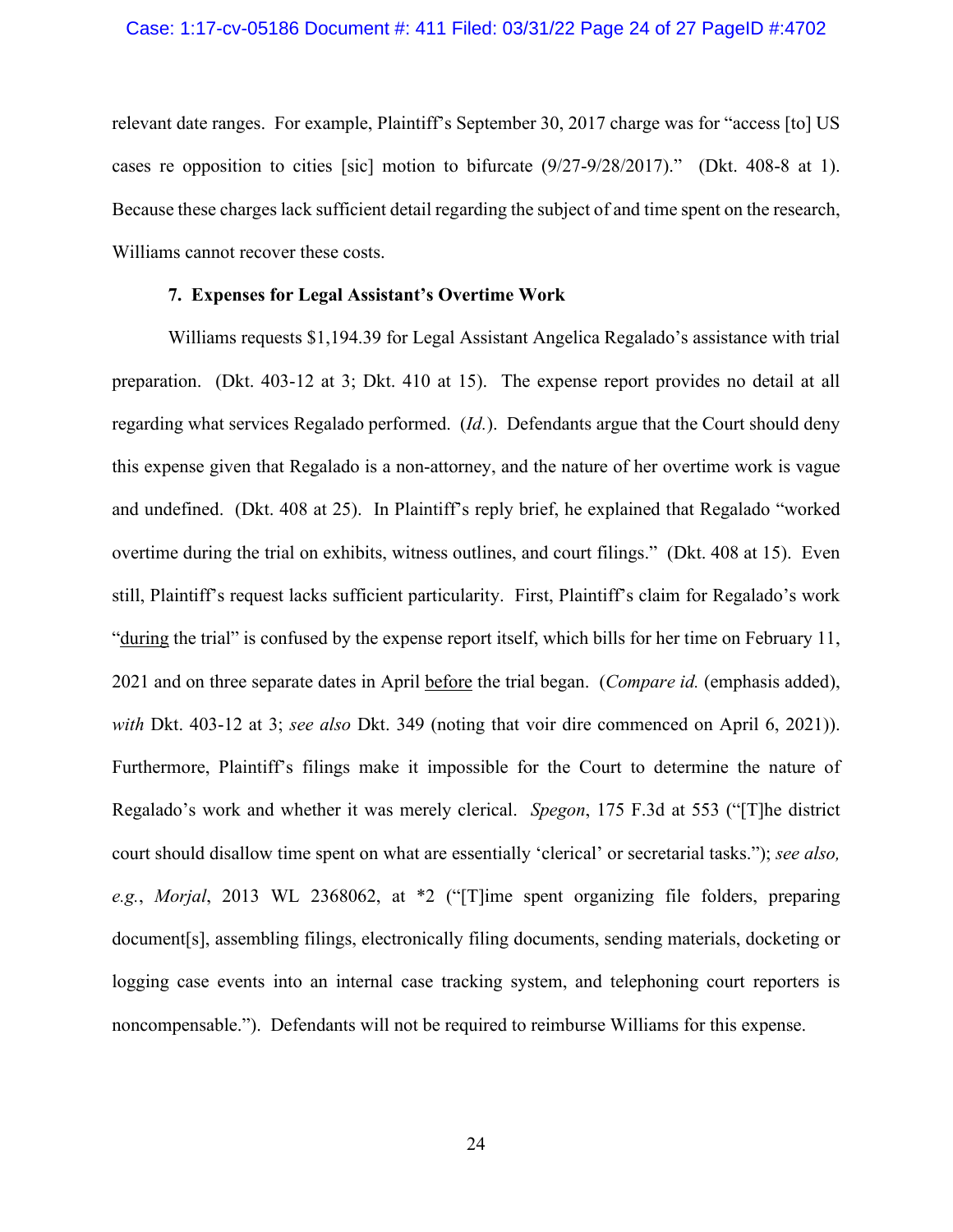#### **8. Expenses for Process Servers**

Defendant seeks \$896.50 for the cost of engaging process servers in this case. (Dkt. 403- 12 at 3). Fees for service are recoverable under 28 U.S.C. § 1920(1) but may not exceed the U.S. Marshals rate at the time that process was served. *See Collins v. Gorman*, 96 F.3d 1057, 1060 (7th Cir. 1996); *see also, e.g.*, *Williams v. Fico*, 2015 WL 3759753, at \*3–4 (N.D. Ill. June 15, 2015). The applicable rate currently used by the U.S. Marshals is \$65 per hour, plus travel costs and any other out-of-pocket expenses. *See* 28 C.F.R. § 0.114(a)(3) (establishing fees for service of summons); 78 Fed. Reg. 59819 (setting effective date of October 30, 2013 for new rates).

Here, Defendant seeks \$130.00 in service fees incurred by the U.S. Marshalls Service, and \$766.50 in fees incurred by a private process server on at least three separate dates. (Dkt. 403-12) at 3). However, there is no indication of how long it took the private company to effectuate service, the amount charged per hour, or any travel costs or other out-of-pocket expenses. The Court is constrained to reduce those costs to \$65.00 per line item so as not to exceed the U.S. Marshals rate in place at the time of service. *See, e.g.*, *Dockery v. Maryville Acad.*, No. 16-cv-6188, 2020 WL 9396486, at \*1 (N.D. Ill. Feb. 26, 2020); *Serwatka v. City of Chi.*, No. 08-cv-5615, 2011 WL 2038725, at \*3 (N.D. Ill. May 24, 2011) (collecting cases); *Trading Techs. Int''l, Inc. v. eSpeed, Inc.*, 750 F. Supp. 2d 962, 984 (N.D. Ill. 2010) (awarding USMS rate for one hour of service where invoices "d[id] not indicate the amount of time required to effectuate service"). Accordingly, the court awards \$325 for Plaintiff's service costs in total, including \$130.00 billed by the U.S. Marshals and \$65 for each of the three invoices from the private process server (\$195.00 in total).

#### **9. Plaintiff's Hotel Lodging Costs**

Williams seeks reimbursement for hotel costs incurred during his trial between April 5 and April 16, 2021. (Dkt. 403-12 at 3 (requesting \$1489.68 for hotel stay)). He argues that this is a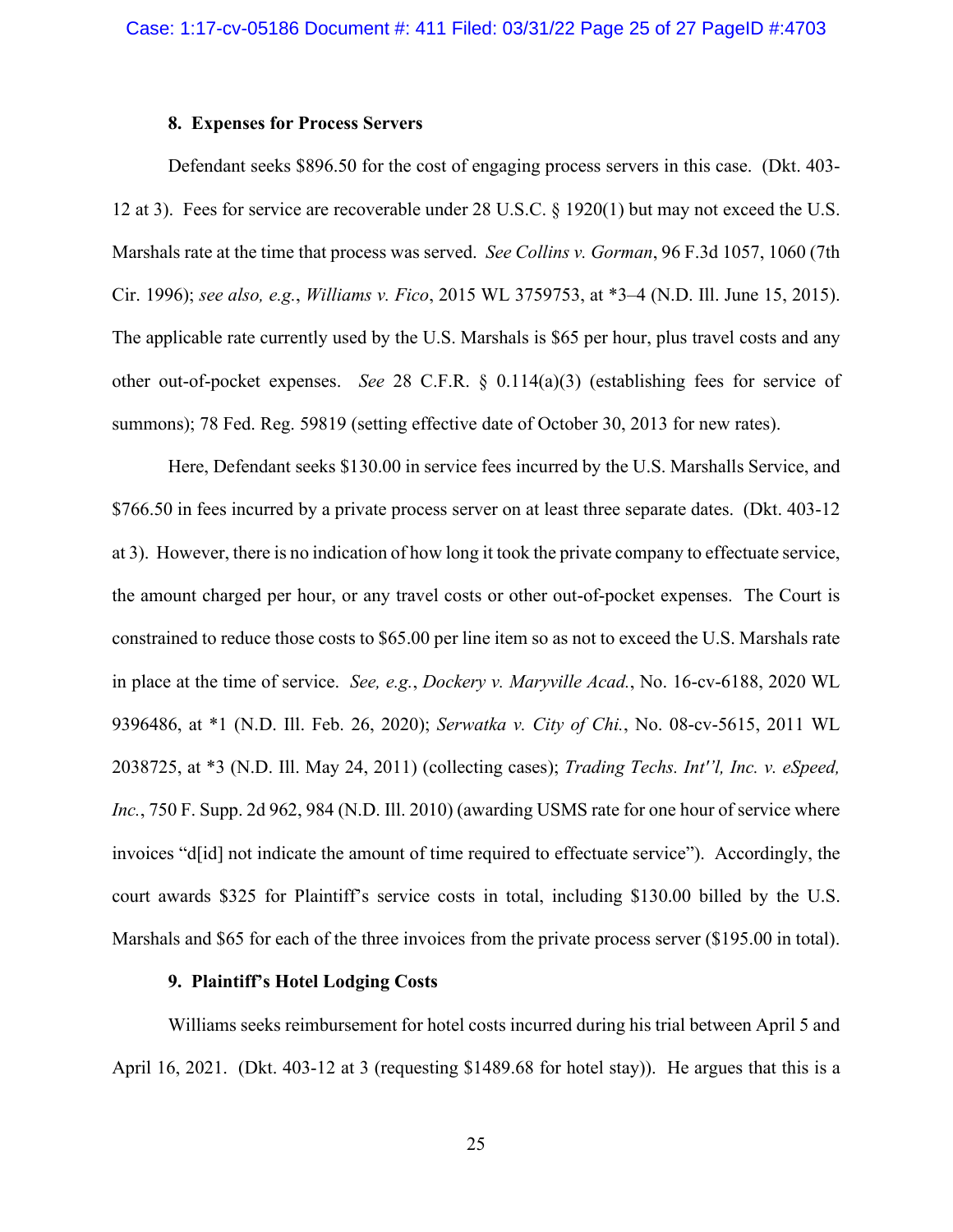#### Case: 1:17-cv-05186 Document #: 411 Filed: 03/31/22 Page 26 of 27 PageID #:4704

covered expense under Section 1920(3), which allows costs for *witnesses'* reasonable lodging expenses. (Dkt. 410 at 15 (citing *Majeske*, 218 F.3d at 825–26 (granting costs for "out-of-town witnesses' hotel rooms"))). Plaintiff explains that he lived in DeKalb, Illinois during the trial and "counsel needed him to stay in a hotel so that he could meet with counsel before and after trial days, including over the weekend." (Dkt. 410 at 15). He further notes that he was called as a witness by both parties at different times throughout the trial, requiring his continued presence in Chicago. (*Id.*). Defendants emphasize that Williams is not merely a witness, but the plaintiff in this litigation, and that he sought venue in the Northern District of Illinois. (Dkt. 408 at 25). They further argue that Williams should have traveled to Chicago as need, since he lives about an hour and fifteen minutes away in DeKalb. (Dkt. 395 at 4). Finally, Defendants assert that his hotel costs on April 9 and 10 were "entirely unnecessary to the trial" because they were weekend nights, when no trial would take place the following morning. (Dkt. 395 at 5).

Plaintiff concedes that "neither party cites authority directly on point" to the present case, where a litigant (rather than an attorney or a witness) seeks lodging costs. (Dkt. 410 at 15). That said, the Seventh Circuit in *Calderon v. Witvoet* determined that a plaintiff could *not* be reimbursed for travel costs related to his trial. 112 F.3d 275, 276 (7th Cir. 1997) (reversing district court's grant of such travel costs, stating they are not authorized by Section 1920). In addition, courts that have granted lodging expenses did so for witnesses traveling from "out-of-town," *see Majeske*, 218 F.3d at 825, and for attorneys who were "not local" and traveled from distances "more than two hours away," *see Capps v. Drake*, No. 3:14-cv-00441-NJR-DGW, 2019 WL 859779, at \*8 (S.D. Ill. Feb. 22, 2019). The weight of these precedents disfavors Williams' request for hotel reimbursement. Absent any authority to the contrary, the Court finds that Plaintiff cannot recover the costs of his hotel stay because he is a litigant before the court – rather than a non-party witness